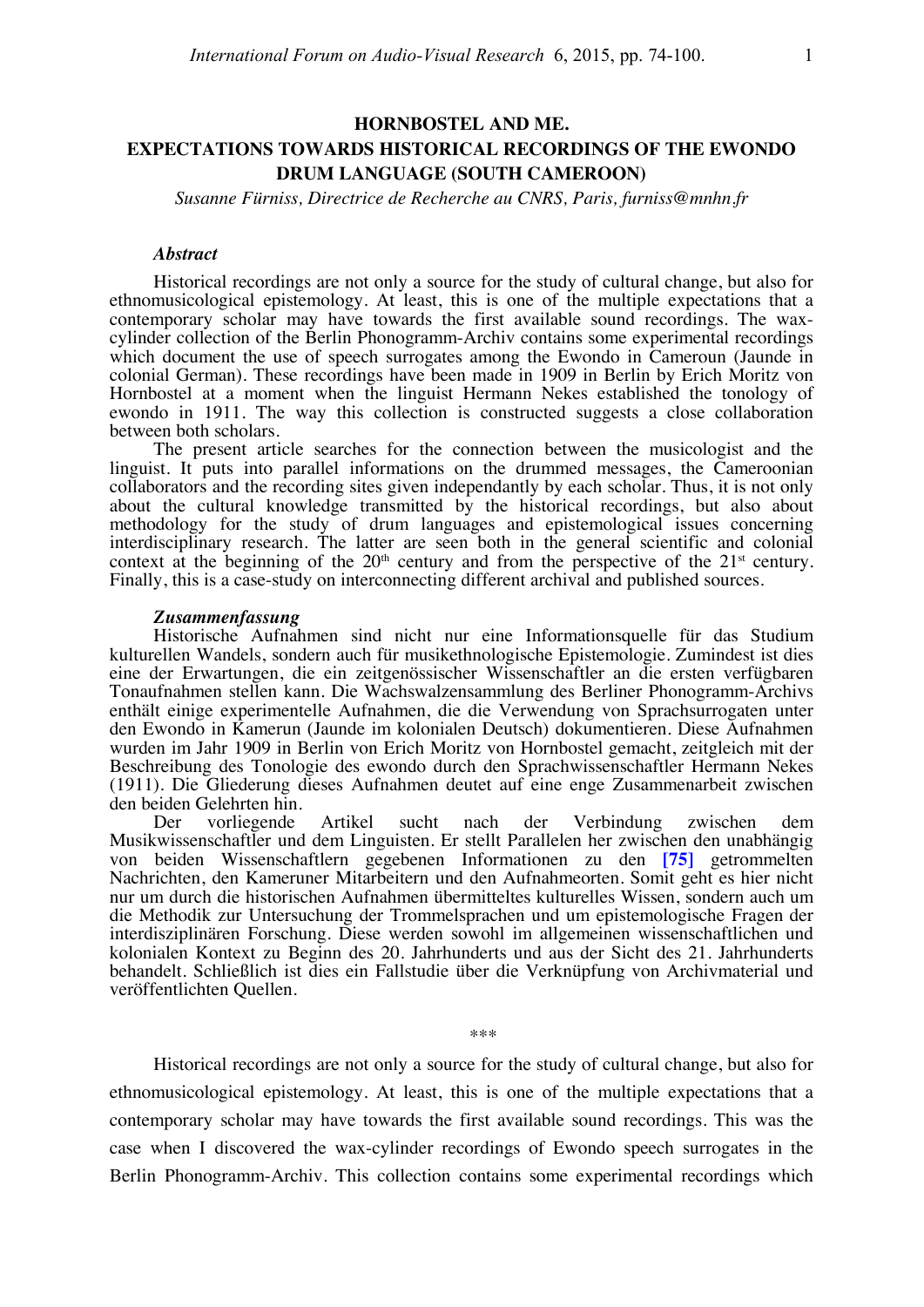document the use of speech surrogates among the Ewondo in Cameroun (Jaunde in colonial German). These recordings have been made in 1909 in Berlin by Erich Moritz von Hornbostel at a moment when the linguist Hermann Nekes established the tonology of ewondo in 1911. The way this collection is constructed suggests a close collaboration between both scholars. In this, I perceived strong parallels to the interdisciplinary practice I experience currently as a 21st century scholar. Motivated by this convergence with my own research, the present article searches for the connection between the musicologist and the linguist. Thus, the present article is not only about the cultural knowledge transmitted by the historical recordings, but also about methodology for the study of drum languages and epistemological issues concerning interdisciplinary research. The latter are seen both in the general scientific and colonial context at the beginning of the  $20<sup>th</sup>$  century and from the perspective of the  $21<sup>st</sup>$  century. Finally, this is a case-study on interconnecting different archival and published sources.

**[76]** 

# **1. Recordings from South Cameroon in the** *Phonogramm-Archiv*

South Cameroon - the region I conduct fieldwork in since 1999 - is represented in the Berlin Phonogramm-Archiv by five collections containing 186 cylinders, recorded between 1907 and 1909 (Ziegler 2006).

Thanks to Erich Moritz von Hornbostel's and Felix von Luschan's efforts to supply a phonograph to any person willing to do recordings in the remote areas they were travelling to (Abraham & Hornbostel 1904, Luschan 1908), three collections have been recorded in their cultural context in the former German protectorate of *Kamerun* which included the actual South Cameroon, Equatorial Guinea, and North Gabon:

*Tessmann Spanisch-Guinea,* 1907-19081. Günther Tessmann, the head of the *Lübecker Pangwe-Expedition*, recorded 86 cylinders that are complementary to his important monography *Die Pangwe* (Tessmann 1913). They contain music and oral literature of the Fang as well as some Ewondo-songs.

*Waldow Kamerun*, 1907. The colonial doctor Hans Waldow recorded 29 cylinders with songs of the Bagyeli<sup>2</sup>, Banen, Bulu, Ewondo and Ngumba in Fudde, Lolodorf and Ndondo.

*Zenker Kamerun*, 1908. Georg Zenker, botanist and important member of the colonial administration<sup>3</sup>, recorded 8 cylinders with dance songs of the Bakoko, Bulu and Mabi in Kribi.

<sup>&</sup>lt;sup>1</sup> The documentation indicates 1907 as the year of Tessmann's recordings. However, a close comparison of the locations where the recordings have been made with the description of Tessmann's journey (Tessmann 1913), has brought to evidence that at least the thirteen cylinders with xylophone music have been recorded in 1908 (Lacombe 2013).

<sup>2</sup> Toponyms and ethnonyms are actualized as far as possible.

<sup>&</sup>lt;sup>3</sup> One of his achievements was the foundation of the actual capital Yaoundé (Zenker 1895, Laburthe-Tolra 1970).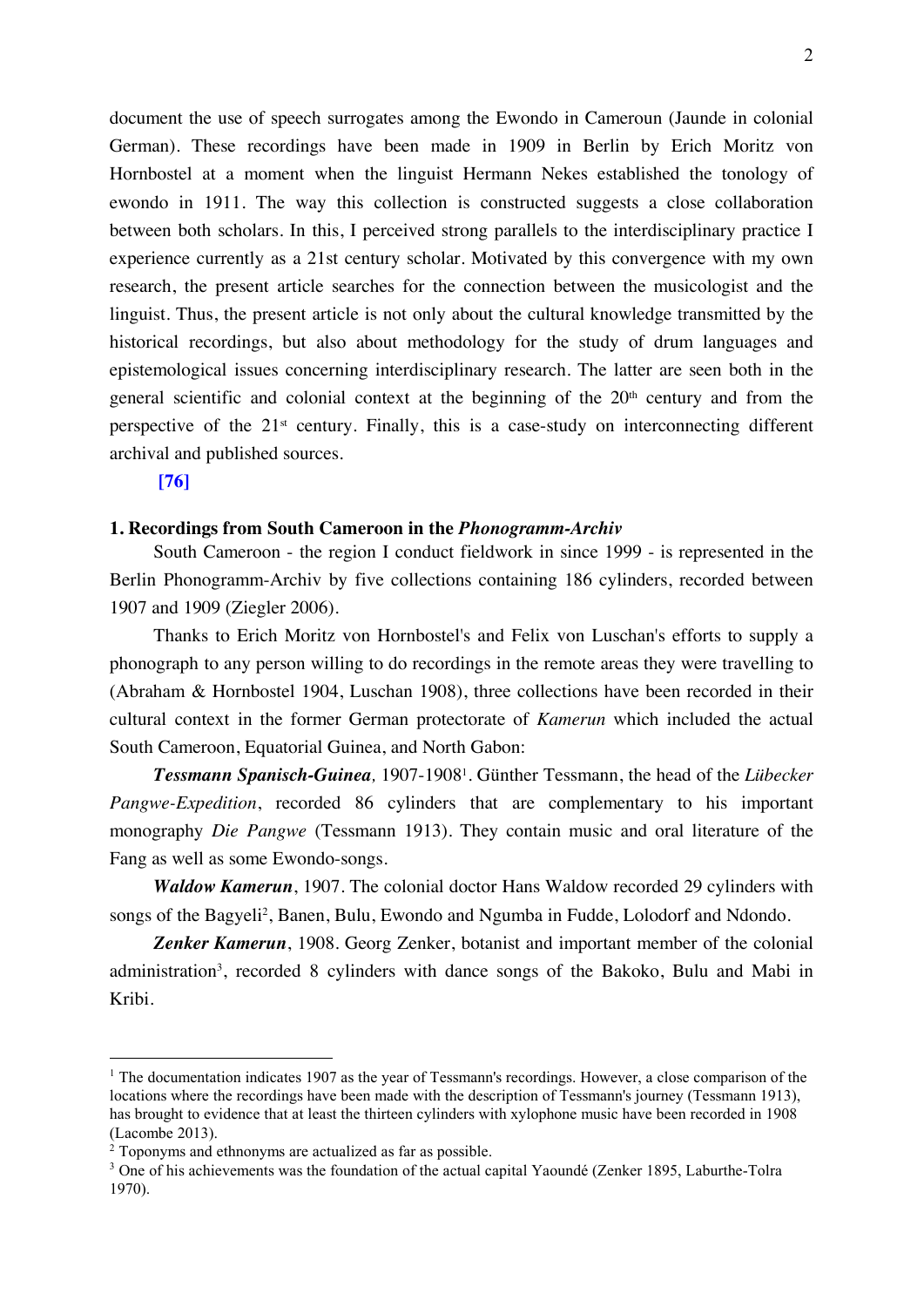Two other collections have been recorded by Hornbostel in Berlin in 1909 with young Cameroonians who spent some time in the German capital:

*Archiv Kamerun* contains 41 cylinders with songs from the Bakoko, Banoho, Bulu, Duala, Mabea and Malimba, sung by two young men from the Southern Cameroonian Atlantic coast.

*Archiv Jaunde* contains 14 cylinders with songs, instrumental music and speech surrogates of the Ewondo ("Jaunde" in colonial German).

# *1.1. Speech surrogates in* **Archiv Jaunde**

Four cylinders of this collection document speech surrogates produced **[77]** on two different instruments: cylinders n° 2, 3 and 5 concern messages played on a slitdrum, n° 13 is played on a double-bell. Three of them are analytical recordings and explicitely illustrate the link between a drummed and a spoken message. A fifth drum language recording is mentioned in the documentation (n° 14), but the mention is crossed out and replaced by comments on the xylophone recorded on cylinders n° 8 to 12. The recording confirms this information: cylinder n° 14 presents the scale of a xylophone.

The documentation of these four recordings is heterogeneous and very poor (see the documentation sheet in the appendix). The note for n° 5 mentions only "Lament on the speechdrum", but contains no indication of what is supposed to be said, neither in German, nor in Ewondo. For the other recordings, there is at least a German translation of the drummed phrase, for n° 3 also a linguistic transcription of the Ewondo phrase. Unfortunately, contrary to other recordings by Hornbostel, this is the entire available information. The lack of documentation is a problem already addressed by Susanne Ziegler in her article on Hornbostel's role in the activities of the Archive. According to the author, it is possible that the actual documentation might not be complete (Ziegler 1998:147).

## **2. Hornbostel's publications on African Music**

Another point already mentioned by Ziegler (1998:154) is that in many cases there is no written scientific exploitation of the recordings by Hornbostel himself. This seems to be the case not only with the collection considered here, but also with the collection *Archiv Kamerun*. In his survey of Hornbostel's studies of African Music (Hornbostel 1909, 1917, 1928, 1933), Gerd Grupe mentions six populations from Tanzania, Ruanda and Cameroon, but not the Ewondo and none of the other African cultures documented by recordings made in the Archive either by Hornbostel himself or by another person<sup>4</sup> (Grupe 1998:107). In his

 <sup>4</sup> Archive recordings identified as having been made by Hornbostel (Ziegler 2006): *Archiv Duala* (1905, 1 cylinder with spoken language), *Archiv Kongo* (1908-09, 41 cylinders with songs and drum rhythms), *Archiv Ostafrika* (1911, 3 cylinders with songs), *Archiv Suaheli I* and *II* (1902 and 1910, 6 cylinders with songs), *Archiv Sudan* (1909, 15 cylinders with vocal and instrumental music).

Other Archive recordings of African music: *Archiv Ewe I* (1904, 18 cylinders with vocal and instrumental music, some of which having been recorded by Carl Meinhof), *Archiv Ful* (2 cylinders with spoken language), *Archiv Gweabo* (1930, 4 cylinders with songs and language recorded by George Herzog), *Archiv Senegambien* (1910, 37 cylinders with vocal and instrumental music recorded by Erich Fischer), *Archiv Somali* (1910, 24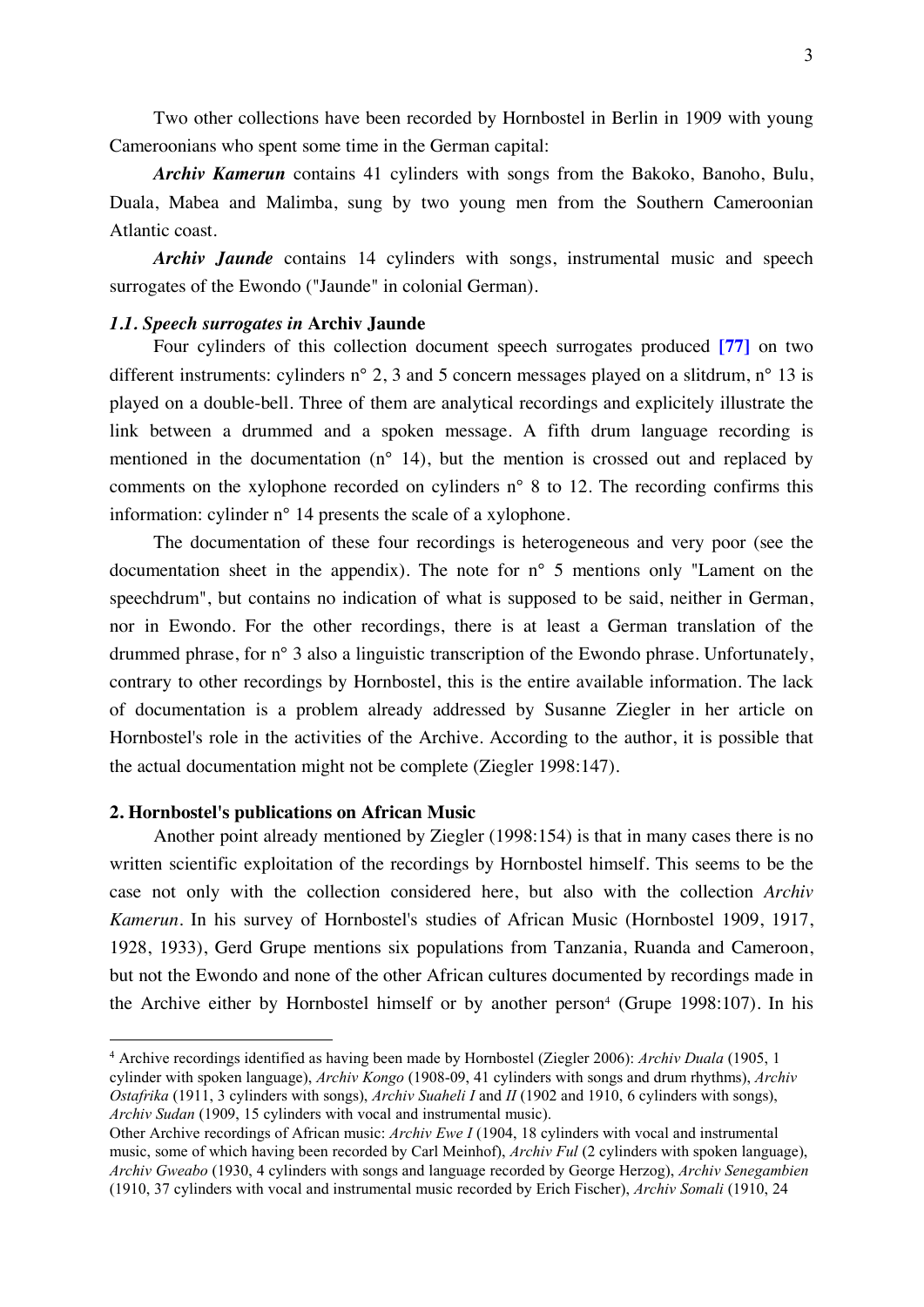synthetic article on drum **[78]** language, Hornbostel (1920) hardly mentions the Cameroonian speech surrogates (Ewondo and Duala), but stays quite general in his descriptions. As Hornbostel considered that the analyzing person must not necessarily be the person who recorded the music (Hornbostel 1928:33), he himself wrote on music he had never studied in its cultural context, but only on the basis of the recordings and informations supplied by other collectors; a case in point would be Hornbostel (1913) writing the chapter "Musik" in Tessmann's *Die Pangwe*.

# *2.1. The context of Hornbostel's interest in speech surrogates*

# *Early 20th-century studies on speech surrogates*

Since the Berlin-Conference in 1885-86, the discovery of other cultures and societies and their submission under the German colonial system went along with the study of customs and languages of the people living in the protectorate of Cameroon. The phenomenon of drum languages immediately fascinated not only scholars, but also persons of various horizons. Missionaries, teachers and soldiers were remarkable observers and published seven articles on this subject between 1894 and 1920.

Carl Meinhof (1894), Professor for African languages at the Seminary for Oriental Languages in Berlin, was one of the first authors to mention the existence of this communication system in a very short text. R. Betz (1898), a German teacher in Duala, published the first detailed study of the Duala drum language with about 80 pages of musical transcriptions of 275 messages<sup>5</sup>. The missionaries of the Pallotine-mission Hermann Skolaster (1910) and Hermann Nekes (1912) dedicated publications to drummed and "called" messages. Gunther Tronje von Hagen (1914), an officer of the colonial protection army, wrote a chapter on Bulu drum language in his remarkable *Manual of the Bulu language* which includes a chapter on music with precious musical transcriptions by Hermann Harttmann, also officer in the German army. In 1916 appeared the first genuine multidisciplinary approach of the phenomenon by Georg Thilenius (ethnologist), Carl Meinhof (linguist) and Wilhelm Heinitz (phonetician). Finally, the linguist Martin Heepe (1919/20) completed Nekes' study on the Ewondo drum language on the basis of sound recordings made specifically for his research<sup>6</sup>.

# **[79]**

 $\overline{a}$ 

### *Early 20th-century studies on tone languages*

The most important linguistic studies on African tone languages are produced at the same time as the studies of drum languages. For Cameroon, these are the very first serious

cylinders with vocal and instrumental music), *Archiv Suaheli III* (1937, 3 cylinders of songs recorded by Marius Schneider), *Archiv Südafrika* (1900, 3 cylinders of songs recorded by Otto Abraham).

<sup>5</sup> See the recent study of Moritz Nagel (2014) on Duala drum language.

<sup>6</sup> Six discs were recorded in Hamburg in 1913, at the Seminary for African and Oceanian Languages with 95 "drum signals" played by the Ewondo-chief Karl Atangana (Heepe 1919/20:44).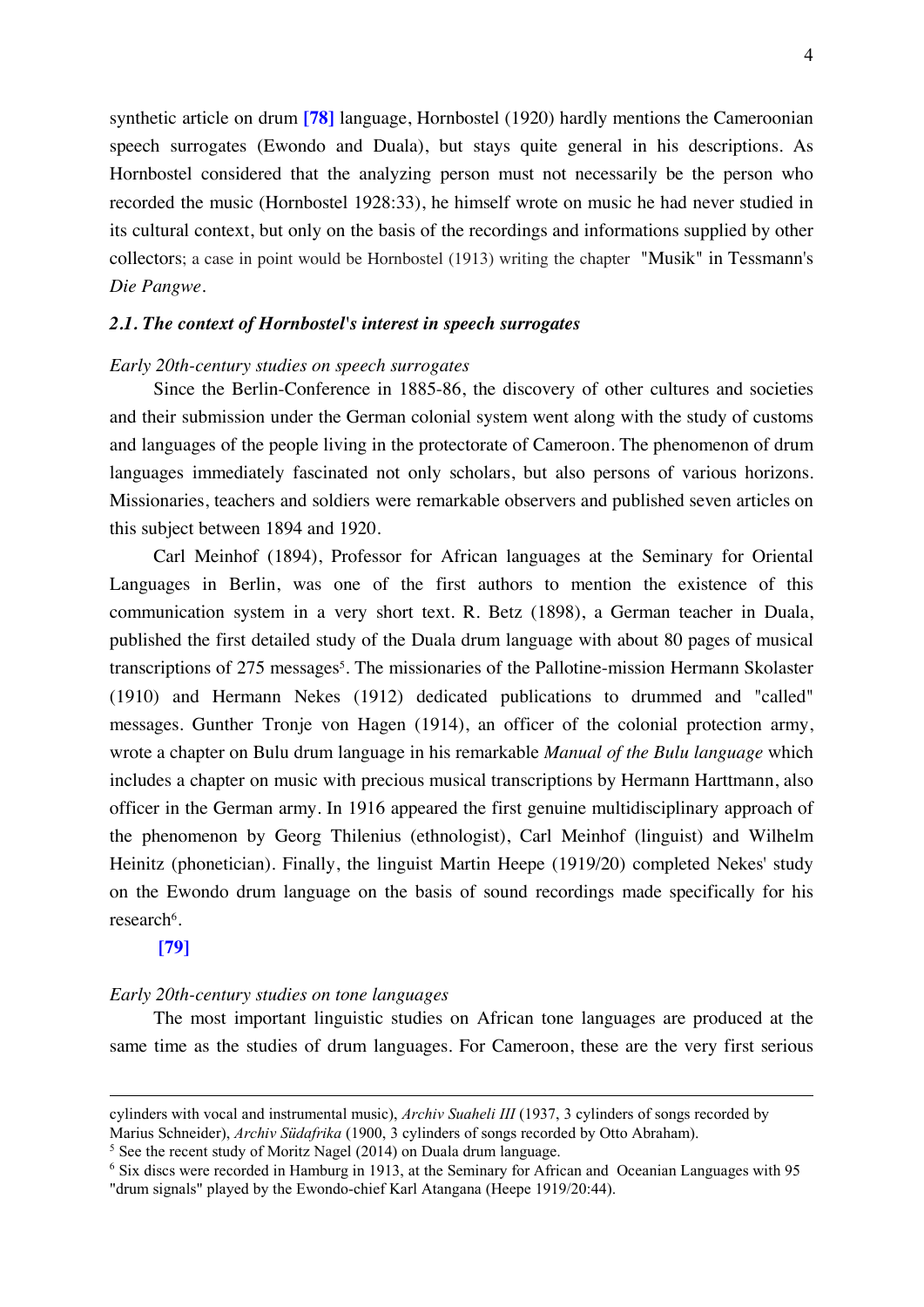linguistic studies: Nekes (1911a, b, 1928), Schmidt (1912), Heepe ([ed.] 1919, [ed.] 1919/20), Heepe with Nekes (1926). Nekes was the first scholar to establish the tonology of the  $E$ wondo<sup>7</sup>.

The discovery of tone languages was closely conditioned by the new recording techniques which emerged at the turn of the century. The linguists of African languages have immediately seized the interest of phonograms and of sound analyzing devices, especially for the study of tone and speech intonation. Heepe (1919) publishes an experimental phonetical study on this subject as introduction to his *Jaunde-Texte*8.

# *2.2. Hornbostel's predisposition for experimentation and interdisciplinarity*

Hornbostel's recordings of Ewondo drum language represent an experimentation through analytical recordings and testify for the author's familiarity with experimental research protocols on one hand and for interdisciplinarity on the other. It is usefull to recall Hornbostel's biography and the general scientific framework in which the first studies of comparative musicology have been conducted in Berlin.

Erich Moritz von Hornbostel (Vienna 1877 - Cambridge 1935) has studied natural sciences and philosophy and made his PhD in chemistry. Together with Carl Stumpf and Otto Abraham, he founded comparative musicology at the Institute for Psychology. The aim was to transfer concepts and methods from acoustics, experimental psychology and physiology to the study of extra-European music. From 1905-1933, he was the Director of the *Phonogramm-Archiv* and carried out many experiments in the domain of music psychology with musicians from different cultural backgrounds (Ziegler 1998:154).

Thus, interdisciplinarity was the core of his approach and his preoccupations. **[80]** 

# **3. Hermann Nekes and the Ewondo-language**

Hornbostel's supposed research partner for the Ewondo drum language recordings is Hermann Nekes (Essen 1875 - Kew-Melbourne 1948)<sup>9</sup>. Priest for the Pallotine Mission, he stayed in Cameroon from 1901 to 1909 where he co-founded the missionary school in Mvolyé in 1903. Parallel to his religious activities, he conducted linguistic research and was in close contact with Meinhof (Laburthe-Tolra 1999:185). Nekes' aim was to translate the catechism and the Gospel together with three young Ewondo men, Martin Tabi, Joseph Ayisi and Pius Otou. He "worked for a translation that should be as exact and as elegant as possible with these young intelligent men who knew the numerous stylistic subtleties of the language" (*ibid*.).

 <sup>7</sup> Ewondo is a Bantu language of the A72a branch of the revised Guthrie classification (Maho 2009).

<sup>&</sup>lt;sup>8</sup> This study was also based on recordings made with Karl Atangana. Heepe's recordings of Atangana have not been located at the beginning of the 21st century; they seem to be lost.

<sup>&</sup>lt;sup>9</sup> A more detailed biography and a publication list is published in Worms (1953). Nekes has later worked on Australian languages. In 1935, he initiated phonograph recordings in Australia (see correspondance with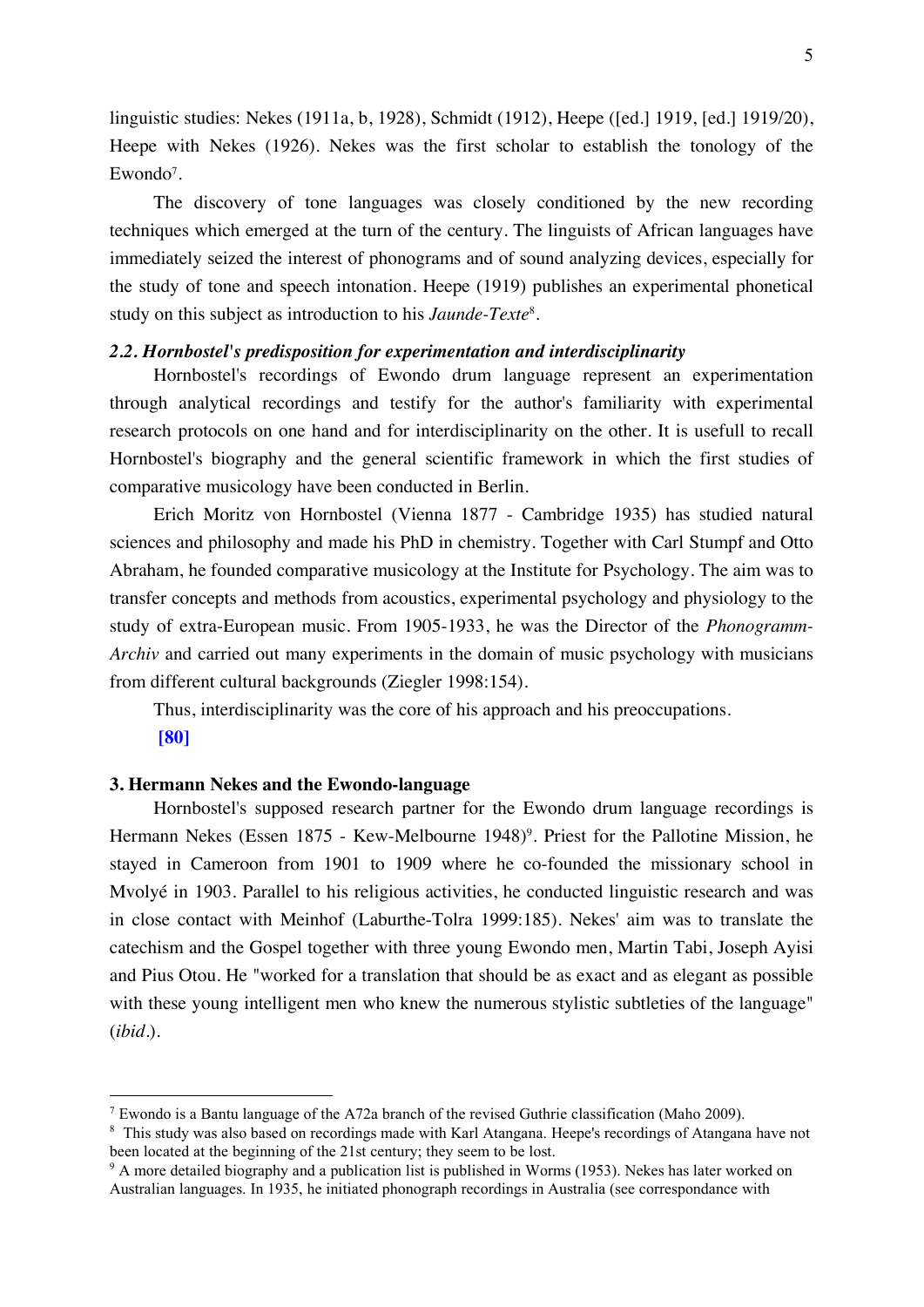During his stay in Cameroon, Nekes had seized the importance of speech surrogates for the cognitive development of the young boys. Officer Harttmann observed that the capacity of drumming messages became the condition for the acceptation in the German missionary school:

"Father Nekes from the catholic mission in Jaunde required from each Jaunde-boy who wanted to be accepted at the missionary-school that he first was able to drum, otherwise he did not accept them" (Harttmann 1933:16).

Through the agency of the Pallotine mission, Nekes was invited to Berlin to lecture Ewondo at the Seminar from 1909 to 1916. Manuscripts of the *Geheimes Staatsarchiv* in Berlin, written between july 1908 and november 1909 and concerning the hiring of an Ewondo language teacher, testify for exchanges between the Director of the Seminar Eduard Sachau and the colonial army, the Pallotine mission and the Ministries for Education and for Foreign Affairs<sup>10</sup>. The appointment of "Father Nekes" from october 15th on has officially been signed by the Minister for Foreign Affairs on november 8, 1909. Several requests for the renewal of his contract were regularly accorded until at least july 191511.

During this period, he finished his *Manual of the Jaunde-language* (Nekes 1911a) and two articles on tonology (Nekes 1911b) and speech surrogates **[81]** (Nekes 1912). The latter is an outstanding scientific work, both concerning its cultural contents and theoretical issues on drum languages.

## *3.1. Speech surrogates among the Ewondo*

 $\overline{a}$ 

The reproduction of speech tones on slit-drums or other musical instruments is an ancestral and still common means of communication in West and Central Africa12. There are several situations in which people may employ speech surrogates. In every situation exists a stock of possible sentences. The drum reproduces only the melodic contour of the language by reducing the sentence to the succession of the linguistically relevant speech tones. Several devices exist to make sure that the message will be understood (Arom & Cloarec-Heiss 1976).

In his manual, Nekes gives a linguistic example for the Ewondo's use of the slit-drum to announce funerals (1911a:112) and some of his texts contain drummed passages indicated by drum-syllables. Nearly hundred years later, drummed names and genealogies are still a central element of the funeral ceremonies of the Ewondo and the larger Beti-group they belong to (Abega 1987, Essele 2008). Several testimonies give evidence for the use of drum language

Marius Schneider, Berlin Phonogramm-Archive) together with his fellow Ernst Worms. 12 cylinders have been preserved (Ziegler 2006:318).

<sup>&</sup>lt;sup>10</sup> GStA PK, I. HA Rep. 76 Kultusministerium, Va Sekt.2 Tit. X Nr 124 Adh V Bd. 6, leaflets 13 (march 2, 1909); 17 ( july 31st, 1908); 19 (february 25, 1909), 68 (july 1st, 1909); 107-8 (october 21st, 1909); 109

<sup>(</sup>october 18, 1909); 110 (november 8, 1909); 115 (september 23, 1909).

<sup>&</sup>lt;sup>11</sup> GStA PK, I. HA Rep. 76 Kultusministerium, Va Sekt.2 Tit. X Nr 124 Adh V Bd. 6, leaflets 194-5 (april 30, 1910); 293 (august 17, 1910); 294 (august 10, 1910); Bd. 7, leaflets 36 (october 22, 1910); 138 (may 5, 1911); 139 (june 6, 1911); 181-2 (december 4, 1911); 185 (february 17, 1912); 233 (may 5, 1912); 234 (may 31, 1912).

<sup>&</sup>lt;sup>12</sup> See among others: Eboué 1935, Nketia 1963, Ames, Gregersen & Neugebauer 1971, Arom & Cloarec-Heiss 1976, Sebeok & Umiker-Sebeok 1976, Cloarec-Heiss 1997, Zemp 2004, Ne Nkamu 2011, Bourget 2013.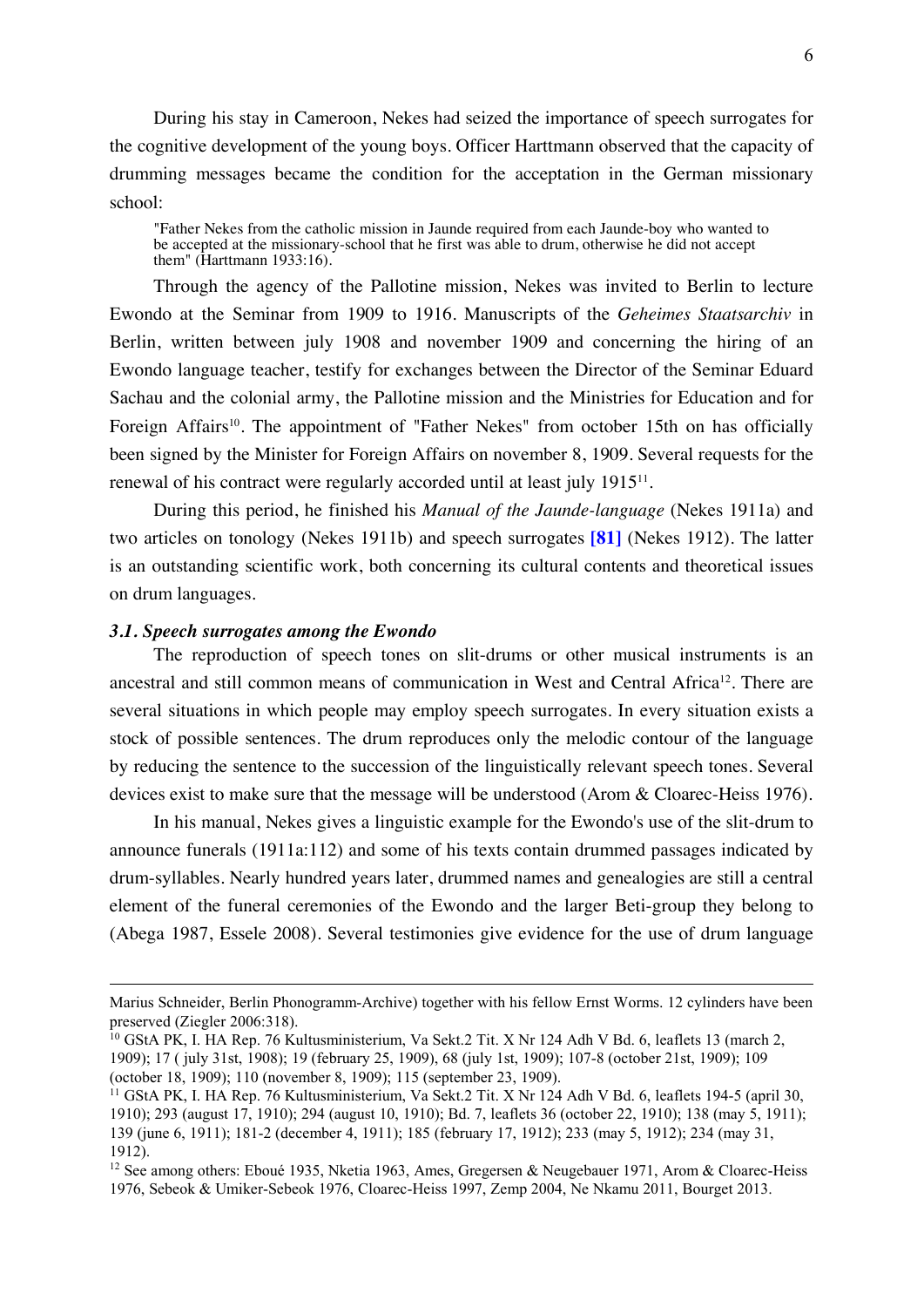by the colonial administration to transmit messages to the population (Harttmann 1933, Nekes 1912:78-9). Until today - in spite of cellphones -, slit-drum communication is frequently used by the Beti-Eton<sup>13</sup>.

Traditionally, each person has a specific name which is usually not pronounced orally, but which is expressed by the means of the slit-drum. This name is called *ndán* in Ewondo, translated by Nekes with "drum name" (1911a:274). While in early times of colonialisation, this name was a current identification of a person, few people know their drum name nowadays. Still, it exists and is drummed at the occasion of a person's funeral.

A specificity of the Beti is that the drum language may be transposed back onto the voice by a specific way of calling. This is conceptualized by the term of *ekígá*: "If the person who has to be called is far away, one uses the drum name either by the *ekígá*-call or by using the speech-drum" (*op. cit.*:107). *Ekígá* is called with the "drum syllables" *ku* or *kɛ* (Nekes 1912:80). In the past, the double-bell *nkén* was also used as a substitute of the slit-drum when going from one place to another (*op. cit.*:75).

# **[82]**

These general informations are necessary to understand both Hornbostel's recording method and some of his notes.

# **4. What did I expect Hornbostel's recordings to tell me?**

Hornbostel's recordings are the starting-point for the research I am actually conducting on early 20th century recordings of drum language in German archives. The linguistic transcriptions of the Ewondo language in the documentation of *Archiv Jaunde* aroused my particular interest, as they are a clue for a more or less close contact between Hornbostel and linguists who worked on African tone languages at the beginning of the 20th century. I myself was raised in an interdisciplinary surrounding in very close contact with linguists. I collaborated with Gladys Guarisma on the relationship between speech tones and melodies (Fürniss & Guarisma 2005) and compared notes with Jean-Marie Essono (2000) on Ewondo<sup>14</sup>. Thus, this type of collaboration seemed evident to me. In the light of Hornbostel's itinerary, I naturally supposed that Hornbostel and Nekes have worked together in a similar way as ethnomusicologist Simha Arom and linguist France Cloarec-Heiss (1976) have collaborated on Banda-Linda drum language throughout the entire research proces: from the construction of the object and the collection of experimental data to their analysis and the interpretation of the results.

Another presupposition has its origin in my ethnomusicological experience, *i.e.* the evidence that recordings are made in a specific perspective. Therefore, I supposed that these

<sup>&</sup>lt;sup>13</sup> I carried out fieldwork among the Eton together with Kisito Essele in 2009 and 2012.

<sup>14</sup> Together with Philippe Laburthe-Tolra, Essono has published the French translation of Heepe's *Jaunde-Texte* (1919) and commented the early 20th century Ewondo as it appears through Atangana's accounts (Laburthe-Tolra & Essono 2005).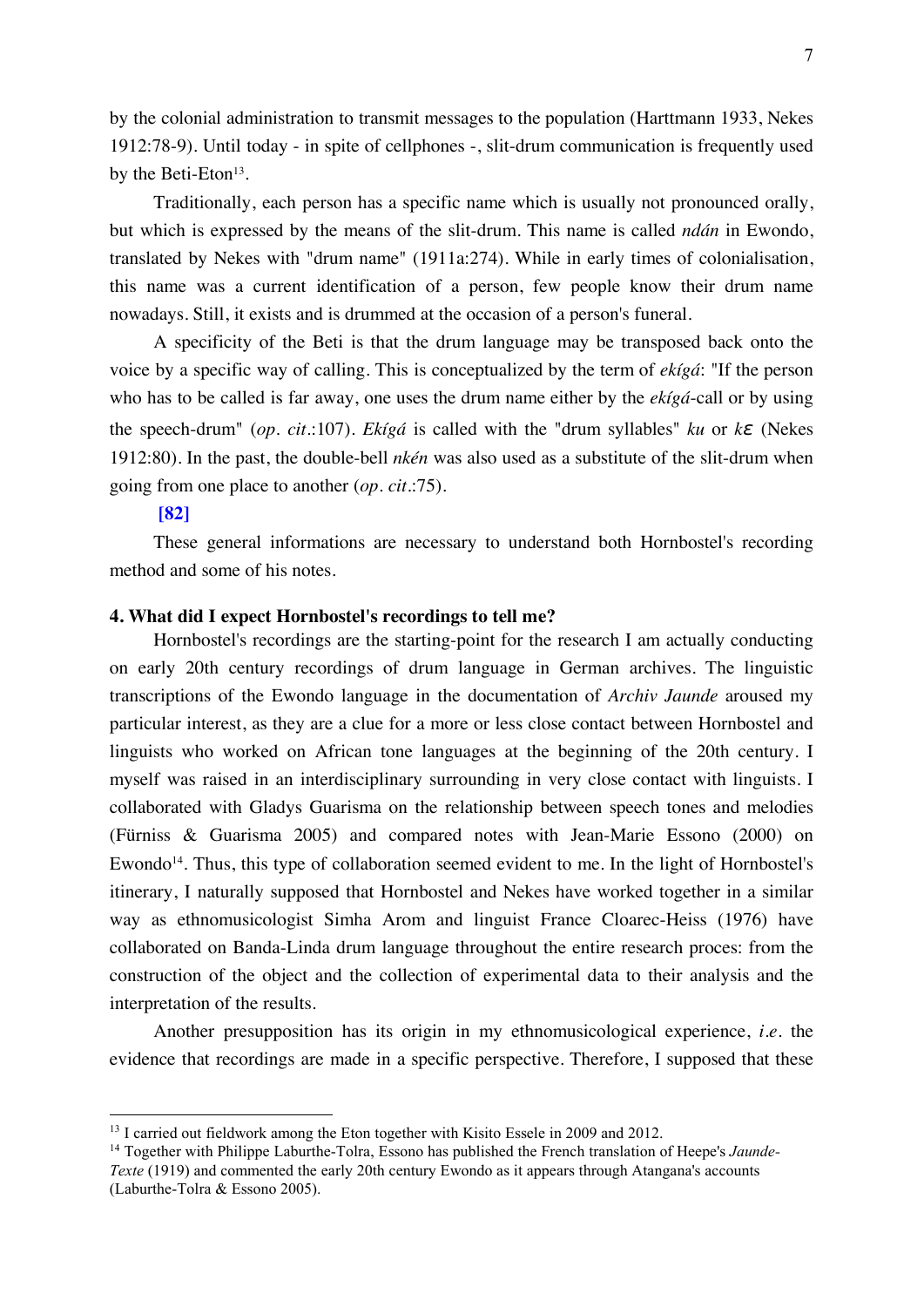four analytical recordings have been part of a collaborative research corpus on the link between language and music.

The lack of explicite documentation in the Phonogramm-Archiv, however, called for a meticulous search for any clue that might shed light on the framework in which Hornbostel's recordings have been made. Thus, the object of the present text is less the Ewondo drum language itself than the paradigm put up by Hornbostel and his connection with Nekes. It will moreover supply an illustration of the difficulty of putting together isolated pieces of a large puzzle in order to evaluate these historic testimonies which come to us in a very reduced form and the status of which is sometimes not very clear nowadays.

# **[83]**

# **5. Searching the Hornbostel-Nekes connection**

There are several hints for a more or less close contact between Hornbostel and Nekes.

# *5.1. Hornbostel's recording protocol*

Hornbostel's quite specific recording protocol indicates that he knew about the different means of communication among the Ewondo. He takes advantage of the Ewondo's habit of calling a message and records not only the drummed and spoken version, but also a called realisation, as well as the mere whistled melodic contour of the utterance. In his written notes, he uses the same word as Nekes, *Fernruf*, literally "far-call".

The transcription of *Archiv Jaunde* n° 2 may serve as an example<sup>15</sup>. The recording starts with the obligatory pitch reference and the announcement of the contents (Luschan 1908:61). Hornbostel says: "Jaunde number two. Drum language: drummed, called and spoken".

# **Musical example 1:** *Archiv Jaunde* **2 (Transcription S. Fürniss).**

<sup>&</sup>lt;sup>15</sup> *Archiv Jaunde* 2 has been part of Hornbostel's demonstration collection at the beginning of the 1920ies (Ziegler 2006:87).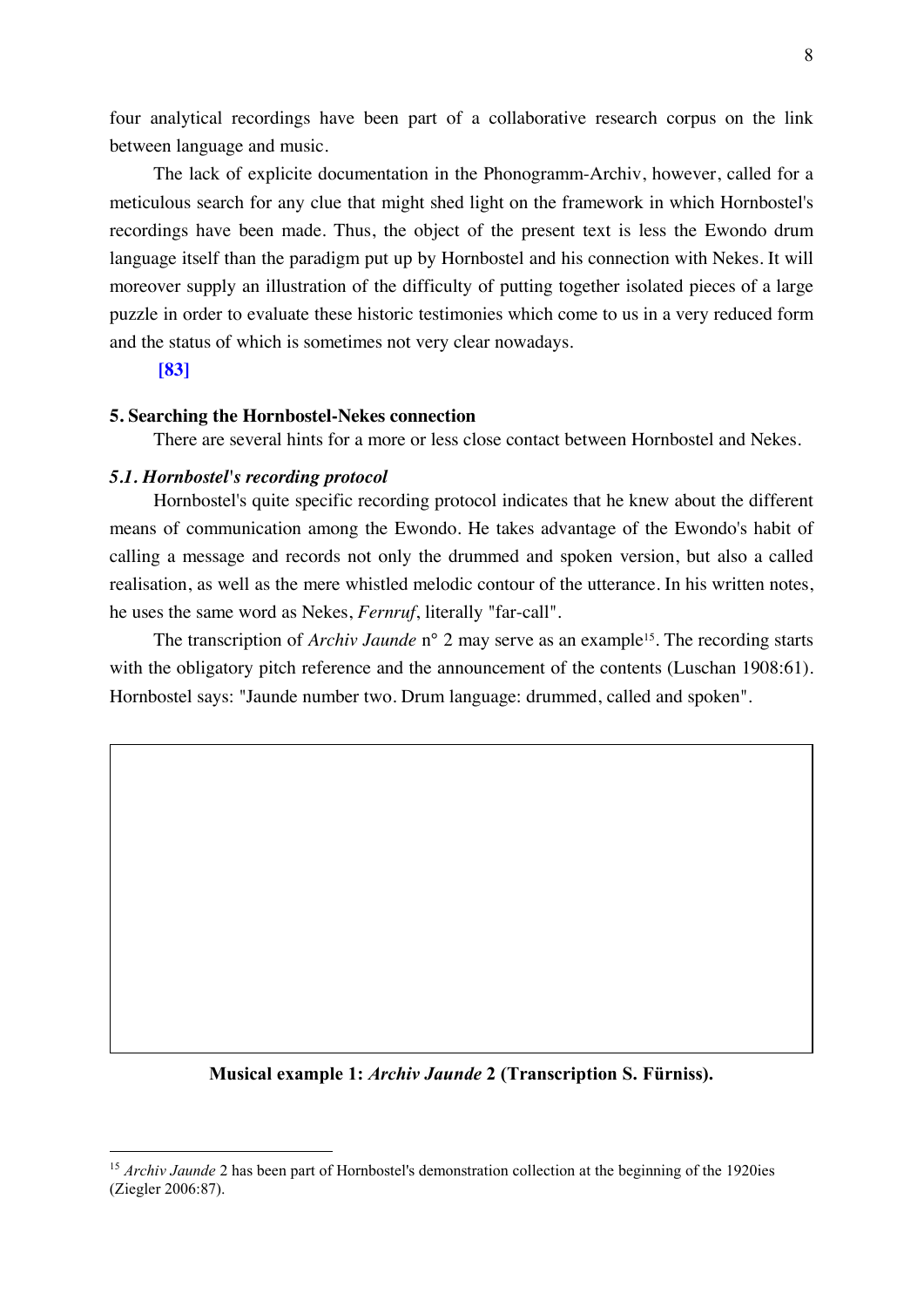Except for the whistling, the same analytical protocol is followed for cylinders n° 3 and 13. Due to slight differences between the phonological realisation by the slit-drum and the phonetic realisation of speech, call and whistling, the four types of expression on the recording are not completely identical. As in other African tone languages, variations due to phonetical realisations, as **[84]** well as phrase intonation, are eliminated in the transposition of a spoken sentence on the slit-drum (Fürniss & Guarisma 2005:468).

# *5.2. The messages*

The messages of the three recordings can all be identified in Nekes' publications. Even the crossed out message "Looking for porters!" of cylinder n° 14 is mentioned by Nekes (1912:78), but not transcribed or commented on.

# *Archiv Jaunde n° 2*

The documentation sheet gives only the meaning of cylinder n<sup>o</sup> 2 in a close to litteral translation: "She gave birth to child male". This phrase can be found at the beginning of exercise 10b of Nekes' *Manual* (1911a:231):

| She gave birth to a little boy.                                     | $\vert \, \vert$             |
|---------------------------------------------------------------------|------------------------------|
| If they hate you, they are up to something against you.             | $\left[ 2\right]$            |
| Come to me tonight.                                                 | $\lceil 3 \rceil$            |
| If someone tells you that I am still on a walk, do not believe him. | $\left\lceil 4 \right\rceil$ |
| I have already come back from my walk.                              | 51                           |
| Why have you decided not to obey?                                   | 16                           |

Nekes' German translation<sup>16</sup> is preceded by a text which presents the six phrases in three realizations17: "drum", "far-call", "spoken language" (Nekes 1911a:230-1; my translation):

#### **[85]**

| юа.                                                             |         |
|-----------------------------------------------------------------|---------|
| Trommel: a bie mang fame.                                       |         |
| Fernruf: $ke^{\prime}ke^{\prime}$ $ke^{\prime}$ $ke^{\prime}$ . | $[1]$   |
| Wortsprache: a bie ma'n' fa'm.                                  |         |
| Trommel: be'kare' wō sine, be'tié wō dzam.                      |         |
| Fernruf: kéke e ke', kéke' ke.                                  | [2]     |
| Wortsprache: be kare wo' sin be tie wo dram.                    |         |
| Trommel: za <i>parculalúsi</i> .                                |         |
| Fernruf: ke'è kee kéke.                                         | $[3]$   |
| Wortsprache: za pawuleyalúsī (za a'lúsī dī').                   |         |
| Trommel: modakade wō na^á, mengē'le á mane dulu ko'ko'e.        |         |
| Fernruf: kee ke'-e-e''é, ke-ke'' ké ke'' keke ke''ke''è.        | $[4+5]$ |
| Wortsprache: me so'ya dulu.                                     |         |
| Trommel: öngáki wö'g a dzé.                                     |         |
| Fernruf: $ke^r$ ke ke'é.                                        | [6]     |
| Wortsprache: öngákī wō'g a' dzé.                                |         |

 <sup>16</sup> *"Sie hat ein Knäblein geboren. Wenn sie dich hassen, dann führen sie auch etwas gegen dich im Schilde. Komme heute nacht zu mir. Sollte dir jemand sagen, ich sei noch auf dem Spaziergang, so glaube es nicht. Ich bin schon vom Spaziergang zurückgekehrt. Warum hast du dir vorgenommen, nicht zu gehorchen?"*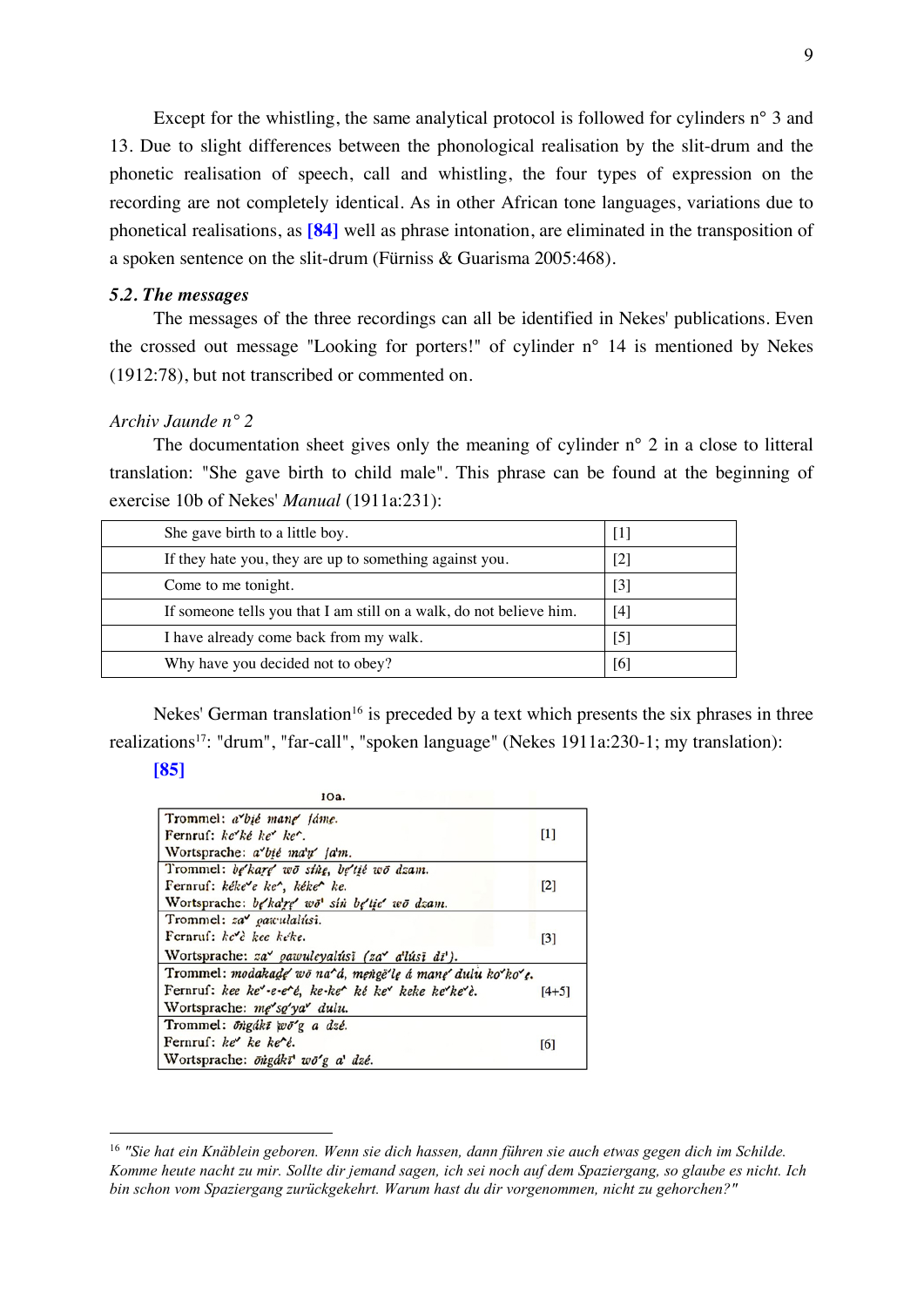The recorded message is truncated and reduced to its first sentence. Indeed, sentence [1] corresponds to what is said on cylinder n° 2, although the last syllable is not pronounced. The sens is the same in both sources, but Nekes' written translation is more poetic in the *Manual18*.

# **[86]**

# *Archiv Jaunde n° 3*

It seems that the continuation of Nekes' exercise 10 is recorded on cylinder n° 3, although this relationship is not mentioned on the documentation sheet. Hornbostel writes:

| Basin wo a zizi                                  | They hate you without a reason                                            | 3 times the "ndan", drum name<br>of the called person. | [2?]    |
|--------------------------------------------------|---------------------------------------------------------------------------|--------------------------------------------------------|---------|
| man kal Ambase Menie Tû                          | Child of Menie Tû's sister                                                | Genealogy of the called person.                        | [X]     |
| Ongaki wog a dze                                 | Why don't you want to obey?                                               | 2 or 3 times "ndan" of the<br>calling person.          | [6]     |
| mod akade wo nâ mengel a<br>man dulu kokoe kokoe | The man says to you that I am<br>still on a march, no, no <sup>19</sup> . |                                                        | $[4+5]$ |

The transcription of the spoken text which can actually be heard on the recording is quite close to Hornbostel's notation, as shows my phonetic transcription<sup>20</sup>:

| [bâsí wò á zùzû] $(3x)$                                                                                                    | $\left[2\right]$ |
|----------------------------------------------------------------------------------------------------------------------------|------------------|
| [mán kál àmbásé Mèniè Tû]                                                                                                  | [X]              |
| [bâsí wò á zùzû]                                                                                                           | [2]              |
| $\left[\right]$ ond $\left[\right]$ ond $\left[\right]$ ond $\left[\right]$ ond $\left[\right]$ ond $\left[\right]$ $(2x)$ | [6?]             |
| [mòd àkàró nâá ànzɛ́l á mán dùlù kòókòɛ́ɛ kòókòɛ́ɛ]                                                                        | $[4+5]$          |
| $\left[\dot{o} \text{ wóg } \hat{a}\right](2x)$                                                                            | [6b]             |

The difference between what is written by Hornbostel and what may be heard on the recording indicates that Hornbostel has asked Joseph Ayisi what he has drummed and that he did not verify if the two expressions were really identical. This is a very common issue in a fieldwork situation: variation processes are extremely common and therefore two successive realizations of **[87]** the same piece are rarely identical. In my personal experience, the notation of song lyrics after a recording gives rarely the exact version of what has been sung. Hornbostel was visibly not aware of this phenomenon.

<sup>&</sup>lt;sup>17</sup> The transcription method follows the convention used in Germany at the beginning of the 20th century (Nekes 1911a:213-4). 18 *"Sie hat geboren Kind männlich"* (Ms Phonogramm-Archiv); *"Sie hat ein Knäblein geboren"* (Nekes

<sup>1911</sup>a:231).

<sup>19</sup> *"Sie hassen dich ohne Grund. Kind der Schwester des Menie Tû. Warum willst du nicht gehorchen? Mensch er sagt dir so ich bin noch auf dem Marsche, nein, nein."*

<sup>&</sup>lt;sup>20</sup> I warmly thank Kisito Essele Essele for having reviewed my transcription.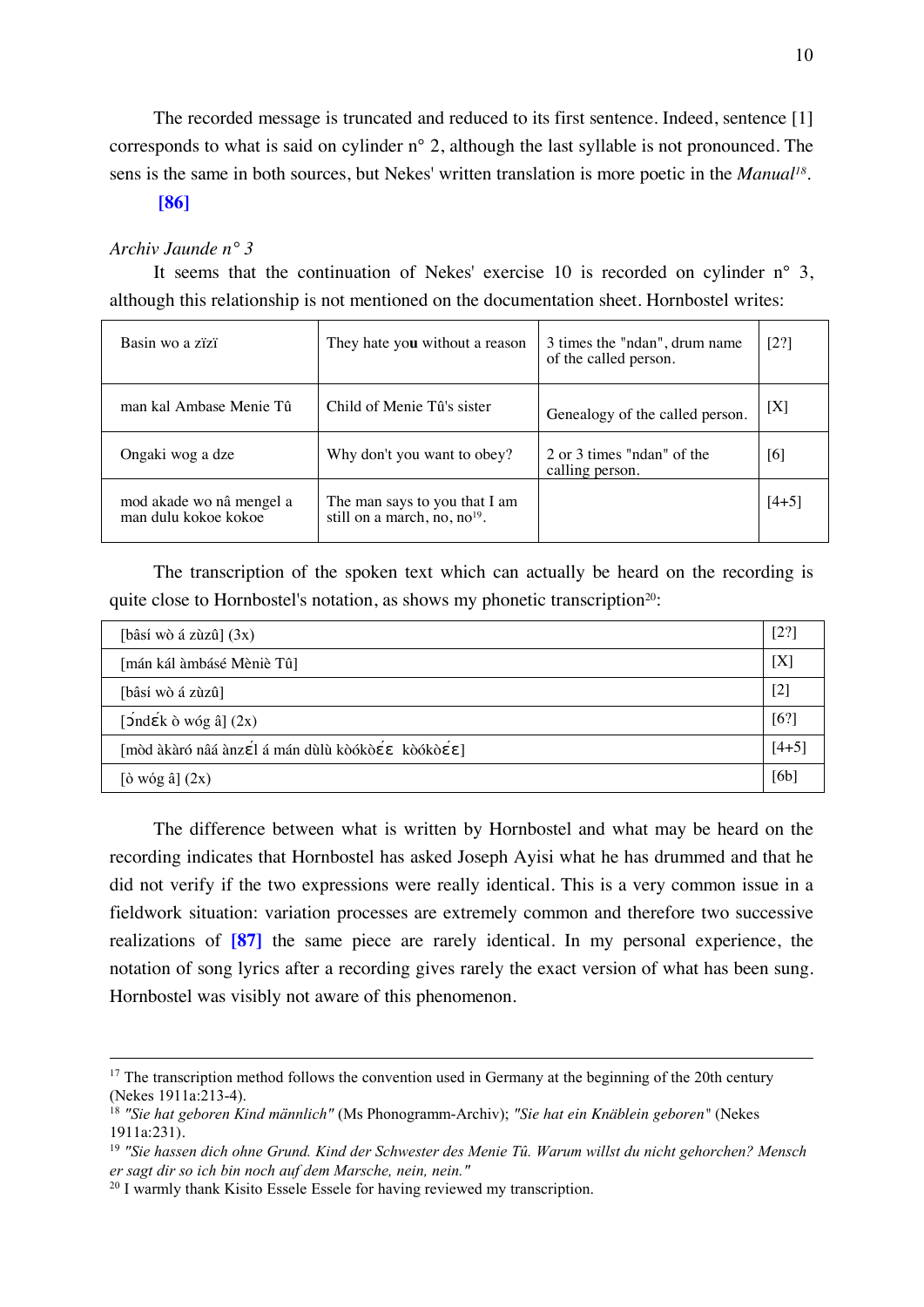Yet also the written versions differ, as the contents of Hornbostel's recording is not identical to Nekes' version: sentence [2] is only recognizable through a segment of the German translation, as the Ewondo text is totally different; sentence [3] is absent and replaced by another sentence; sentences [4-5] and [6] are inverted. Though they have the same contents, they are not expressed in the same way.

Hornbostel indicates the structure of the message which is introduced by the identification of the recipient and the sender through their drum name *ndán*. In his article on drum-language, Nekes establishes an equivalence between the two utterances of sentence [2] corresponding to the name of the called person:

"Let us also mention the following called name: *kékèéè kéè kékéè kè*, in spoken language: *békàré wò sínè, bétié wò dzàm*, 'when they hate you, they are up to something against you', or shorter: *kéè ké kèé kè kè*, *básín wò á zìzì* 'they hate you without reason'" (Nekes 1912:82).

It seems that both versions are concatenations of phrases that can be used in different contexts. Nekes presents also another use of sentences [4+5]:

"There is someone who informs his friend that he is back from a journey. He lets speak the wooden mouth: 'Man, he tells you this, I were still on a journey, no, no' *mot adzo oa na, mengel a dulu, kokoe kokoe* (if someone tells you that I am not back from my journey yet, it is an error)" (1912:78).

It is interesting to see that  $-$  just as in any oral litterature  $-$  the three mentions of the

same sentence are not identical, neither in the Ewondo example, nor in the translation<sup>21</sup>.

Sentence [6], identified by Hornbostel as being the drum name of the calling person,

appears in Nekes' article as an example for the multiple layers of meaning of these names:

"The *ndan* describes a characteristic of the called person or his ancestor. Normally, at the same time as the child receives the short personal name of a parent, he also receives his drum call [...] The characteristic expressed by the drum name concerns only the first bearer of the name [...] The following **[88]** are some Ewondo drum names with their explanations:

| 1. Drum beats <sup>22</sup> $l^2$ $h^1$ $l^2$         |             | h <sup>I</sup> |  |                                                   |
|-------------------------------------------------------|-------------|----------------|--|---------------------------------------------------|
| Call (drum syllables) $k\hat{e}$ $\hat{e}$ $k\hat{e}$ |             | ké             |  |                                                   |
|                                                       | or: kù ú kù | kú ù           |  |                                                   |
| Spoken language $\partial$ - ngá- kì wóg à dzé        |             |                |  |                                                   |
| Litteral translation:                                 |             |                |  | You have forbidden yourself to obey to something! |

Meaning: Strange, how you keep to your decision not to listen to the admonitions of the Elders.

Explanation: *ki* to maintain oneself, to impose an interdiction upon oneself. *wòk* to feel, to hear, to obey. *dzé?* what? *à dzé* in expressions of astonishment, like in German: what a.

The first bearer of this drum name was an audacious warrior. When his brothers lay before an enemy village in the foggy night and still cogitated if they could dare to attack, he, without listening to the admonitions of the Elders, crept into the village of the enemies and nearly was caught as a slave. Angrily, they accused him of foolhardiness and pronounced these words which became later his name on the drum and since then has been transmitted to many of his descendants" (Nekes 1912:81).

 <sup>21</sup> "*Mensch er sagt dir so ich bin noch auf dem Marsche, nein, nein*" (Hornbostel, MS Phonogramm-Archiv). "*Sollte dir jemand sagen, ich sei noch auf dem Spaziergang, so glaube es nicht. Ich bin schon vom Spaziergang zurückgekehrt*" (Nekes 1911a:231). "*'Mensch, er sagt dir so, ich bin (sei) noch auf Reisen, nein, nein' (sollte dir jemand sagen, ich sei noch nicht von der Reise zurückgekehrt, so ist das ein Irrtum)*" (Nekes 1912:78).  $^{22}$  h = high tone; l = low tone; the numbers indicate the two possible points where to beat the slit-drum (Nekes 1912:76).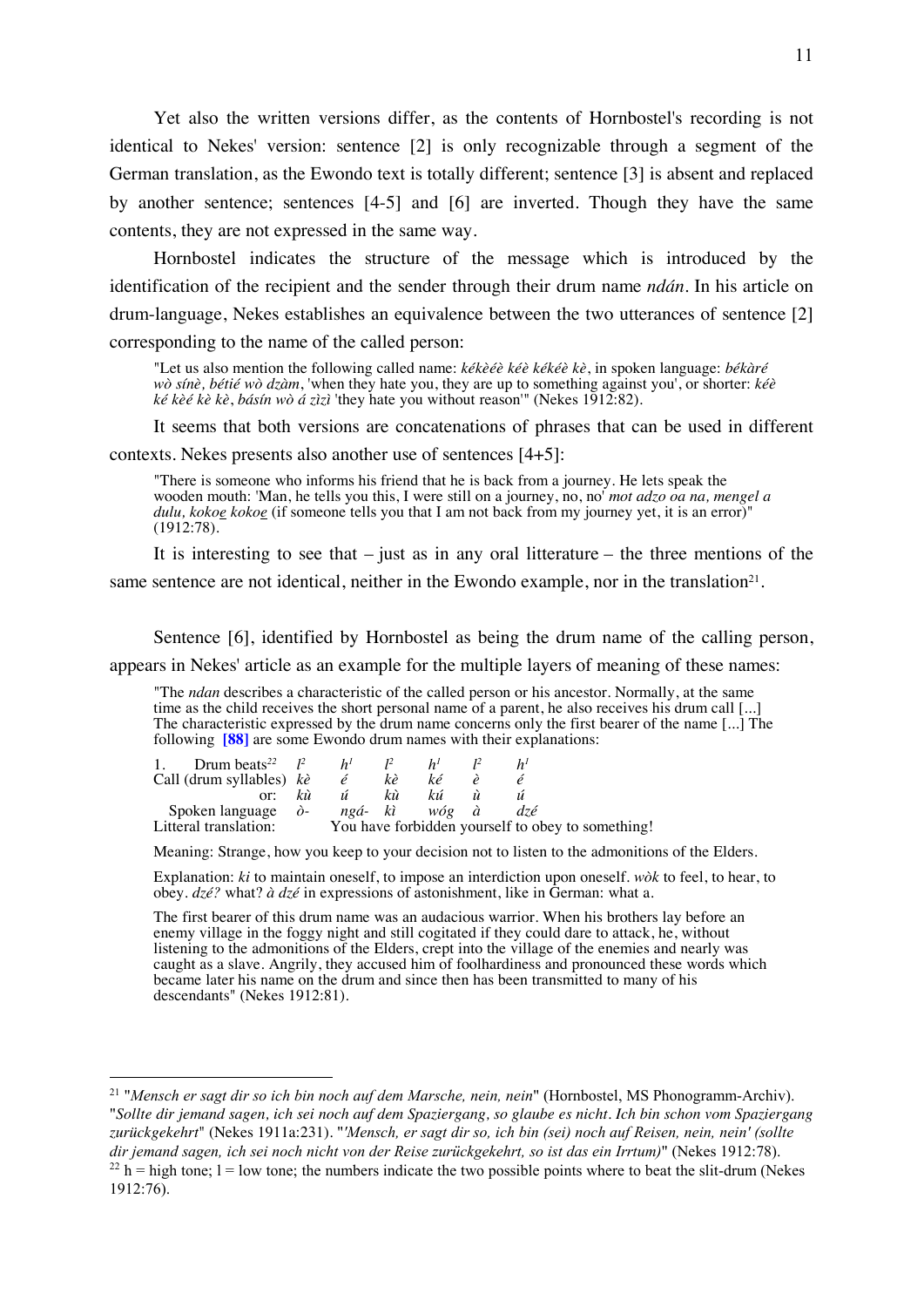# *Archiv Jaunde n° 13*

Cylinder n° 13 can also be identified thanks to Nekes' article. The documentation sheet contains only an explanation of the recorded message, somewhere situated between a translation and a commentary:

"He is on his way and calls his mother 'that his belly is like a small monkey that jumps from tree to tree' (he is hungry)".

This explanation is a very good example for the difficulty of establisehing a precise transmation when the researcher does not speak the recorded language and thus has to combine parts of the litteral translation an explanations which are generally mixed up in the informats discourse.

Luckily, the linguist fills the gap between the utterance, its large semantic field and its cultural context. According to Nekes (1912:74), this message is sent out by a hungry patriarch who calls back his wives from their work in the fields in order to prepare him a meal. It is an example **[89]** for the important semantic distance between a common expression and its poetic metaphor:

"In prose, 'I feel hungry' is said: *mà-wó ziè*. [The Ewondo-patriarch's] 'spoken' reflection contains only three syllables; but he actually drums the number, the tones and the rhythmic sequence of the syllables of the long figurative expression for hunger, *i.e*.*:*

*àbùm á-nè mè àné màn ókókòe à-kàlàn mìntùt*

Belly it is to me like little monkey (which) he climbs on trees.

The agile monkey (*òkókòe,* diminutive of *kòe*) sways from liana to liana, from branch to branch; doing so, its body extends and looses its rounding. In sign language, the Ewondo imitates the monkey by forcing the belly back into the abdominal cavity and showing a pitiable face: the gesture of hunger*"* (*ibid.*).

Nekes insists on the poetic dimension of the drum messages and states that many young people are not aware of the real meaning of a longer message, but only know its common synthetic meaning (*ibid.*).

# *Song lyrics of Archiv Jaunde n° 1 and 6*

The lyrics of two songs recorded by Hornbostel can also be found in Nekes' *Manual* (1911a). The "lullaby" on cylinder n° 1 is transcribed and translated p. 229, and p. 234-5 contain the *Tale of the disobedient son* in which appear the lyrics of the song of cylinder n° 6. Hornbostel's documentation for this song mentions "See P. Necke's Jaunde Grammar" [sic].

The fact that one finds the same examples by both authors are strong indicators for a direct contact between them. Chronology provides a particular evidence, as the recordings from 1909 precede the public accessibility of the data published in Nekes' *Manual* of 1911 and in his article of 1912.

# *5.3. The musicians, collaborators of both scholars*

Hornbostel's documentation sheets indicates the musician's name and provides some other data on the person.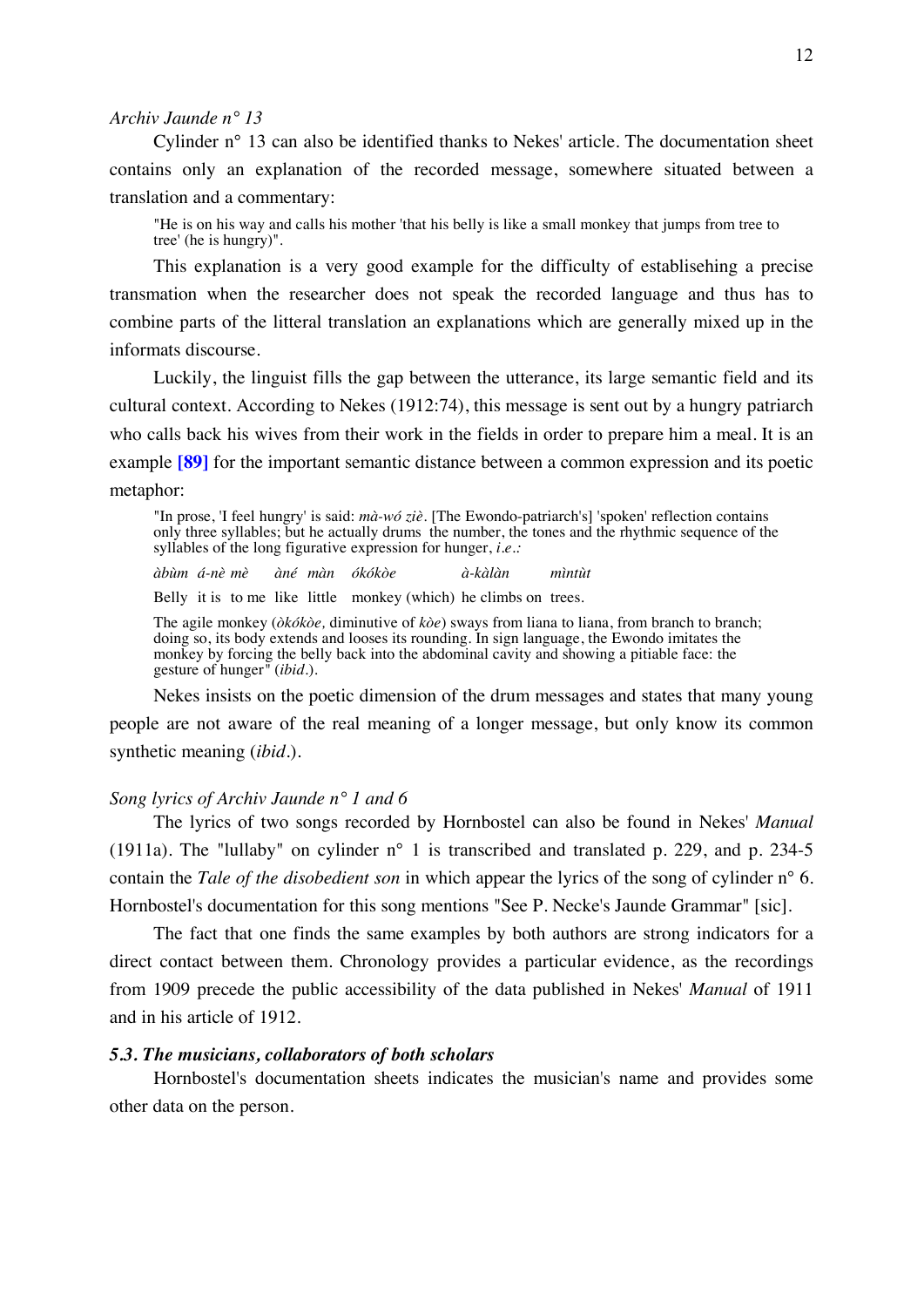*Joseph Ayisi*

For *Archiv Jaunde*, one reads:

"Josef Ayisi, Ewondo (Jaunde) Clan Edzo about 15-16 years, in Europe since july 1909. 3 years of missionary school in Yaounde, can read and write German and sing European songs. **[90]** [handwritten adding:] plays mouth organ with keys"

One can suppose that Ayisi was a competent message drummer, as Nekes stated that "there is hardly any adult who can't drum" (1912:78). Without the help of Ayisi, Nekes could not have written his *Manual*, as it is "the exact graphic reproduction of the words and the sentences as they have been pronounced by the indigeneous Joseph Ayisi" (Nekes 1911a:V).

Their collaboration started shortly after the opening of the Mvolyé missionary school in 1903, when Ayisi has been integrated as a teacher (Laburthe-Tolra 1999:184). He was still very young at this age – being born "about 1890", he was about 13-15 years old – but he already excelled by his intelligence and his qualites as an orator (Essono 2013:300). He became rapidly a collaborator for the translation of the first Ewondo catechism from 1910, which is signed by Nekes and Ayisi as co-authors according to Laburthe-Tolra (1999:186).

"The result was a chef-d'œuvre. According to several testimonies in a society in which the oratory art is of highest importance, many Beti went to the mess in order to hear these texts that they judged as being of an extraordinary formal beauty" (*ibid.*).

Ayisi had a crucial role in the Christian mission in Cameroon and his qualities are confirmed by Aloyse Essono in his book on the history of the catholic church in Cameroon:

"He is an excellent orator. His eloquence attracts crowds to Mvolyé. His astonishing sens of the language is recognized as being one of the major successes of the christianism among the Beti" (Essono 2013:300).

Ayisi came to Germany together with Nekes in order to assist him in the elaboration of the *Manual* (Nekes 1911c:22) and to follow a religious training in Einsiedeln (Essono *ibid.*). The sound recordings must have been made in the second semester of 1909, quite soon after Nekes' and Ayisi's arrival in Berlin on october 1323. Ayisi has stayed one year in Germany before going back to Cameroon (Nekes *ibid.*) where he worked as a catechist and teacher. The Journal of the Pallotine-missionaries published a photo that shows "Teacher Ayisi and Ota with their pupils" (Anonymous 1912:205). Another picture of these two men, taken in 1913, is published by Laburthe-Tolra (1999) and in Essono (2013). Together with his colleague Pius Otou, he ran the mission after the leave of the German Pallotine missionaries in 1916 (Essono 2013:301).

Hornbostel has been very well informed about the importance of qualifying a person by his clan-name. Thus, he identifies Ayisi as being of the Edzo-clan **[91]** which is also listed in Nekes' *Manual* (1911a:XIV). But he has probably not asked him for his year of birth, as he has a little bit underestimated his age. Joseph Ayisi died in Cameroon in 1947 (Essono 2013:300).

<sup>&</sup>lt;sup>23</sup> GStA PK, I. HA Rep. 76 Kultusministerium, Va Sekt.2 Tit. X Nr 124 Adh V Bd. 6, leaflet 107 (october 21st, 1909). Hornbostel wrote "july 1909" as month of arrival, but I suppose that the official correspondance is more reliable.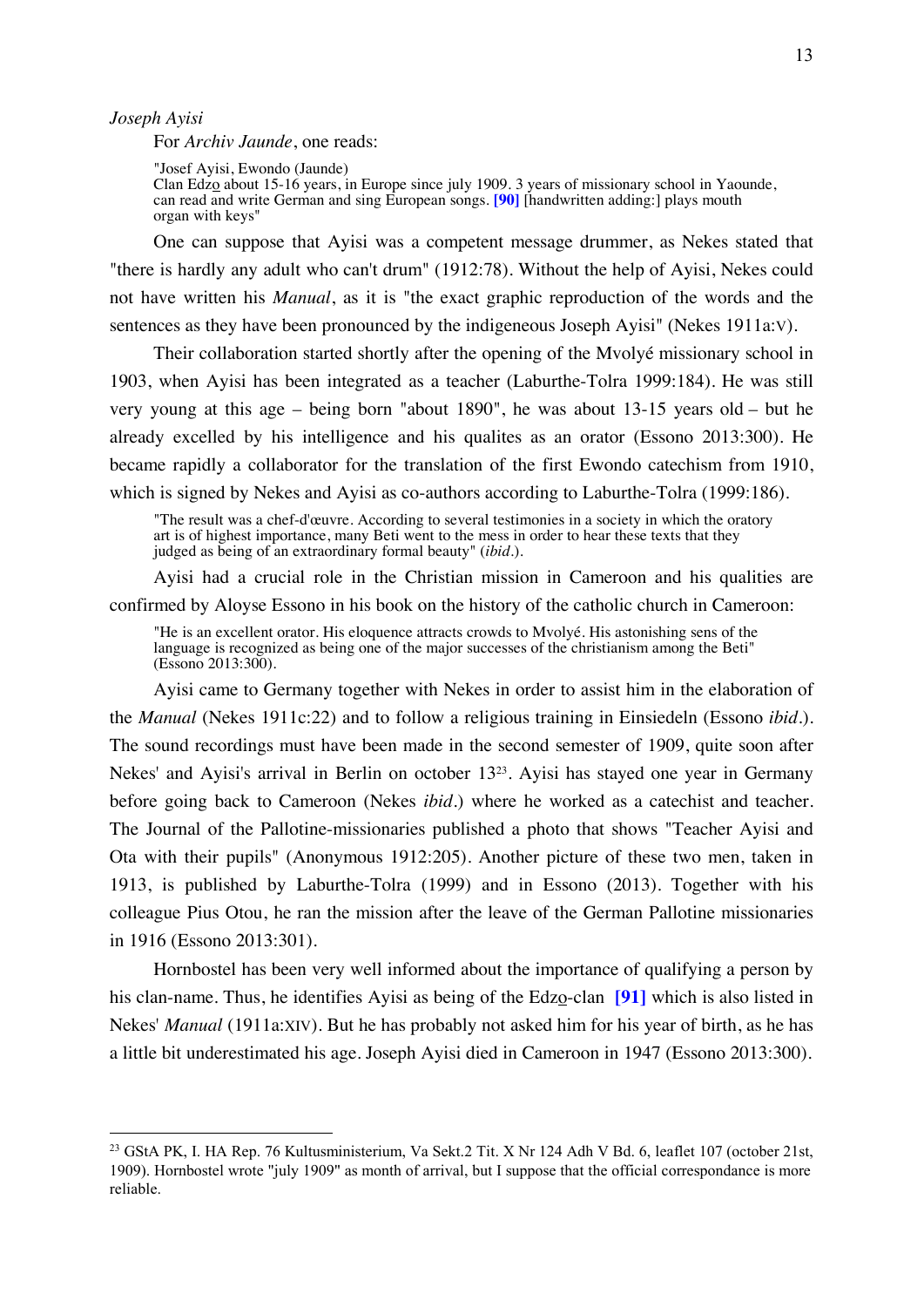# *Paul Mukeke*

Another Cameroonian musician recorded by Hornbostel collaborated also with Nekes. The recordings of *Archiv Kamerun* have been made in 1909 with Jakob Malapa from Kribi and Paul Mukeke from Malimba. The name of Mukeke is mentioned twice by Nekes (1928:82; 1911c:23), as he had worked with him in 1911 in Berlin in order to establish a comparative word-list for Ewondo, Basa, Duala and Bakoko terms. Nekes writes that Mukeke is Duala, whereas Hornbostel's list indicates that he was Bongo which is a clan-name of the Malimba. My Fieldwork conducted in 2015 confirmed that he was Malimba, but he spoke very well Duala and other languages from the Cameroonian coast. Little is known about him. It seems that he has not returned to Cameroon. At the actual state of knowledge, it is not possible to give more precisions. But even these few informations are sufficient to confirm that the network of scholars interested in Cameroonian cultures was composed by people who knew eachother.

# *5.4. The recording site*

A handwritten addition to the second page of the *Archiv Jaunde*-documentation – listing the contents of cylinders n° 4 to 14 – indicates "in the Museum for Ethnography". In 1909, the Phonogramm-Archiv was still hosted by the Psychological Institute of the University (Ziegler 2005:197). Apparently, Hornbostel has recorded some cylinders of this collection in the Museum for Ethnography.

Although the typography of the documentation sheet seems to suggest that this concerned mainly the xylophone recordings<sup>24</sup>, it is not impossible that the drum language recordings have also been made in the Museum. Indeed, Nekes (1912:70) mentions a visit to the Museum together with Joseph Ayisi, where they checked all African slit-drums. Have the recordings been made at that occasion?

# *5.5. Remaining doubts*

Having explored several paths that might reveal a direct contact between Hornbostel and Nekes, one has to admit that it is most probable that both **[92]** authors have met and that the recordings have been made on Nekes' initiative. However, a doubt remains as to an active research collaboration, as the documentation of the Phonogramm-Archiv contains no written evidence of a formal cooperation between these two scholars; and Nekes does not mention Hornbostel or his recordings at any place, neither in his book, nor in his article.

Also, the convergences do not necessarily imply Nekes' presence during the recordings. As Ayisi was Nekes' assistant for at least six years already, he knew perfectly the examples used by Nekes and the way of presenting the Ewondo's linguistic specificities. Ayisi could have been invited to the Archive at a different moment, as this was not uncommon for

 $24$  The recorded xylophone has the inventory-number III. C 1357. In 2012, this instrument was still in the catalogue of the Africa-Department of the Ethnological Museum in Berlin.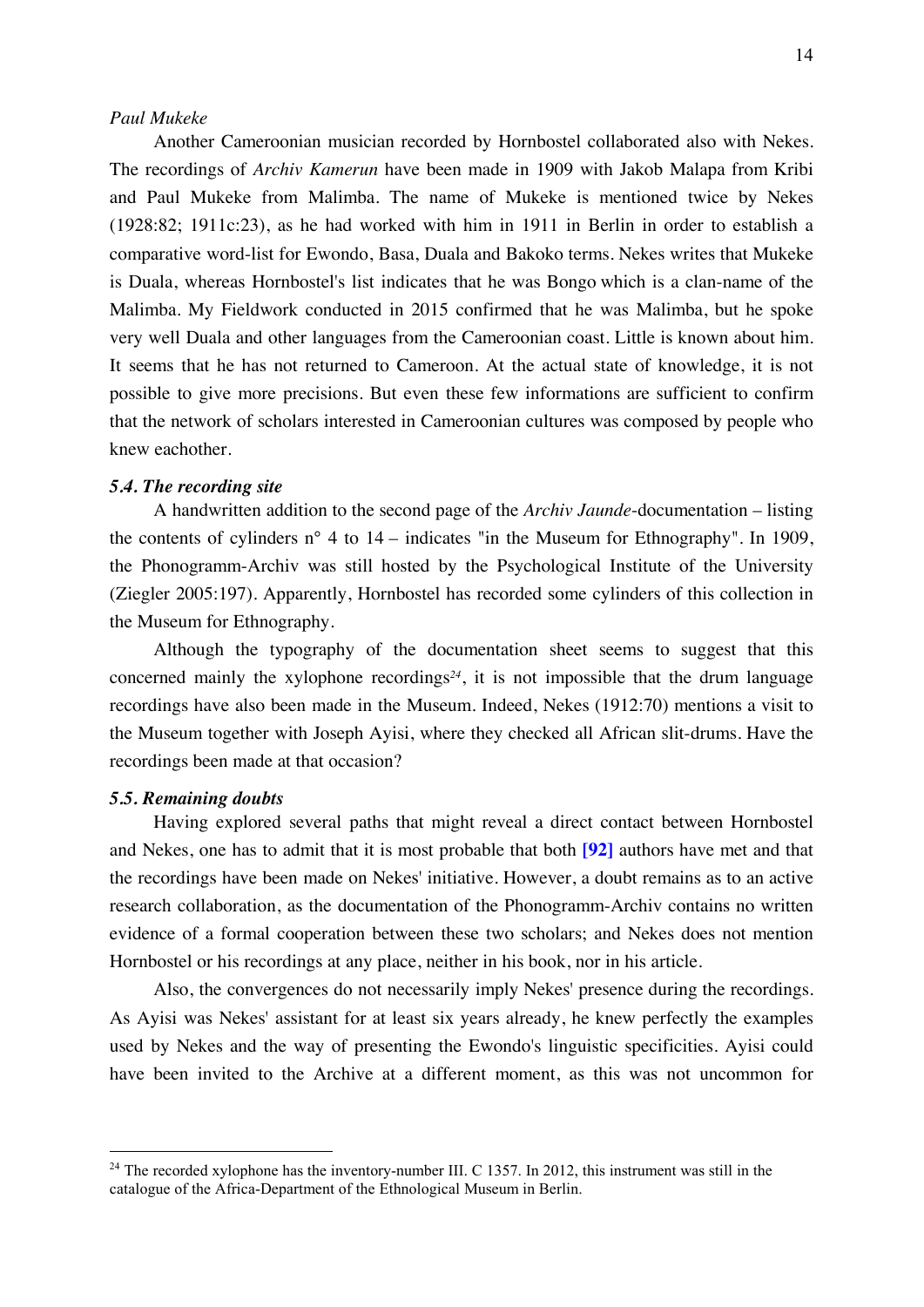foreigners living in Berlin (Ziegler 2005:199) and at that occasion have given the same examples to Hornbostel.

It is undeniable that there was a certain asymetric relationship between the two scholars, conditioned by the fact that Hornbostel needed Nekes' detailed ethnographic knowledge. The other way round, Nekes did not really need the phonograms for his research as he had gained enough insight in the use and the functioning of drum languages during the years he had spent in Cameroon.

There might finally have been only an indirect contact through the intermission of either Luschan, the Director of the Museum for Ethnography, or Carl Meinhof, Professor at the Oriental Seminar until Nekes arrived in Berlin. As Ziegler shapes out, Meinhof and his successor Diedrich Westermann were middlemen between the Archive and Africans living in Berlin. These linguists have been present at several recordings and were active in the preparation of the sessions (Ziegler 2005:200). The archives of the Museum for Ethnology contain a letter from Westermann to Hornbostel:

Berlin, december 6, 1911

Dear Dr [v. Hornbostel]!

Please allow me to submit to you a great request. Tomorrow evening, thursday, Father Nekes Cameroon gives a conference in the Colloquium of the Oriental Seminar about the musical tones in the languages of Cameroon, especially in Ewondo. It would be most precious for him and for us to present some phonographical recordings of the Ewondo language. Would you kindly put an apparatus and some cylinders at our disposal for this evening? **[93]** I would be very grateful. Mr Struck<sup>25</sup> has kindly promised to come to you in the Psychological Institute and to pick up the apparatus tomorrow at noon. – If ever you could manage to come yourself to the conference, this would be a great honour for us. Beginning at 6 o'clock.

Best greetings, respectfully yours

D. Westermann

It is not known if Hornbostel has been at this conference, nor if the material and the cylinders have really been lent<sup>26</sup>. The tone of the letter, however, shows clearly that he was not implicated in Nekes' research. Thus, it is quite possible that these recordings have been made as a kind of service in order to simply document by the sound what Nekes has published in a written form.

# **6. Honour to Hornbostel's experimental protocol**

Although a genuine interdisciplinary research cannot be proven, it is necessary to pay tribute to Hornbostel's methodological perspicacity. His recordings represent a type of experimentation that provides evidence for the cognitive link between drum and speech patterns on the basis of relative pitch. As Christian Kaden (1986:38-39) has already pointed

<sup>&</sup>lt;sup>25</sup> Probably the Bern[h]ard Struck who was present at this conference and illustrated on Nekes' personal

Ewondo slit-drum some messages of "Bantu- and Sudan-negroes" that are not based on the imitation of spoken language (Nekes 1912:72). He is the author of several studies on Central African languages.

<sup>26</sup> In his notebook "Sendings, equipements, copies", Hornbostel mentions that *Archiv Jaunde* 2 has been played by himself at a conference on African music in the Seminar for Oriental Languages on april 25, 1913 and,

together with *Archiv Jaunde* 13, in july 1914 (MS Phonogrammarchiv. File "Equipments", p. 42 et 44). But no hint as to Nekes' conference in 1911.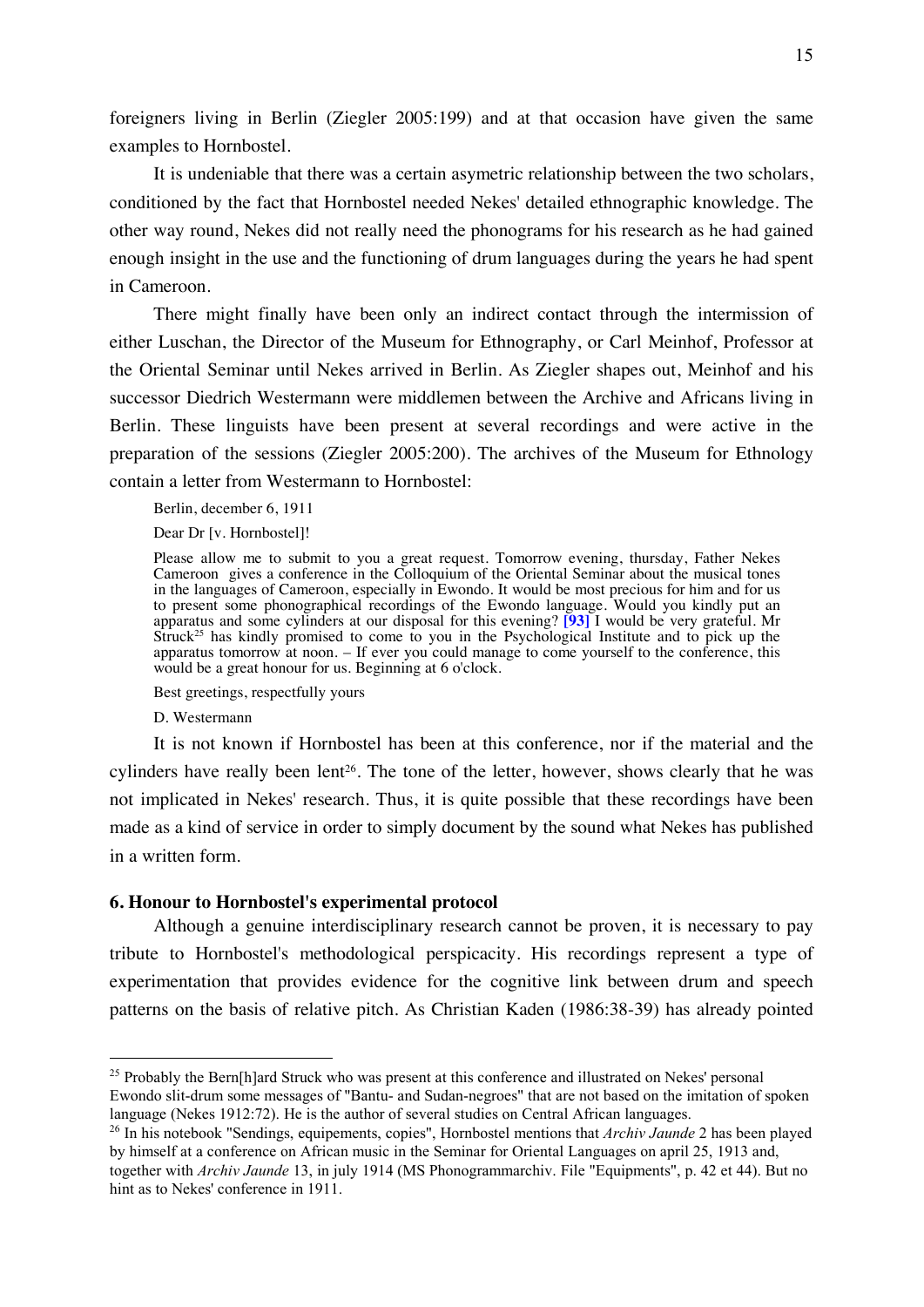out for other domains, Hornbostel has often identified problematics that were still relevant at the end of the 20th century. This is also the case in the domain of speech surrogates in which his experimental protocol is still a valid model for contemporary investigations on the subject, not only in a general cognitive perspective, but also in an ethnomusicological paradigm which takes into account the cultural uses and functions of this specific communication system.

# *6.1. Experimentation based on ethnography*

By adding the "called" version in use among the Ewondo, Hornbostel anchored his experimentation in a solid ethnography, illustrating the specific Beti habit of transposing drum language back into a vocal expression. **[94]** The series of recordings – with the same experimental protocol<sup>27</sup> – makes it possible to fully understand the linguistic principle that allows for the transposition of an utterance from natural language to a speech surrogate and back to a voiced utterance.

Although he never has done any field research, Hornbostel is also a predecessor for a methodological device that is still in use in African ethnomusicology. The whistled version of cylinder n° 2 does not correspond to any cultural use and Nekes never mentions this means of isolation of the mere melodic parameter of a message. Thus, one may suppose that it was Hornbostel who asked the musician to do so. This builds a bridge to contemporary research, as this is still nowadays the method to verify, during field-work, the speech tones of terminologies and song-lyrics.

# *6.2. Investigating the perception of language surrogates*

Another remarkable point from an ethnomusicological and linguistic perspective, is that the experimentation has taken into account both aspects of the communication, i.e. the production *and* the reception.

With cylinder n<sup>o</sup> 13, Hornbostel tries to investigate the efficiency of a long distance transmission by including in his experimentation the question of the perception of the message. He makes two recordings of the double-bell, one "close" and another one "far away". One may suppose that he has installed the phonograph in a gallery and that the bell was first played next to the apparatus and then at the farest possible point of the building. Unfortunately, this essential methodological aspect has not been developed or commented, neither by Hornbostel himself, nor by Nekes.

# **7. An ideal representation of Hornbostel's work?**

As far as I know, nobody has made use of these recordings. In 1920, Hornbostel publishes an entry on "Drum language" in the *German Colonial Dictionary*. This text of high quality is a synthesis of the existing knowledge, but no indication is made concerning his own brief contact with this domain. He mentions the Ewondo, but explicites the relation between speech and drum tones by the example of the Duala, refering to the article of teacher Betz

 <sup>27</sup> Except for *Archiv Jaunde* n° 5.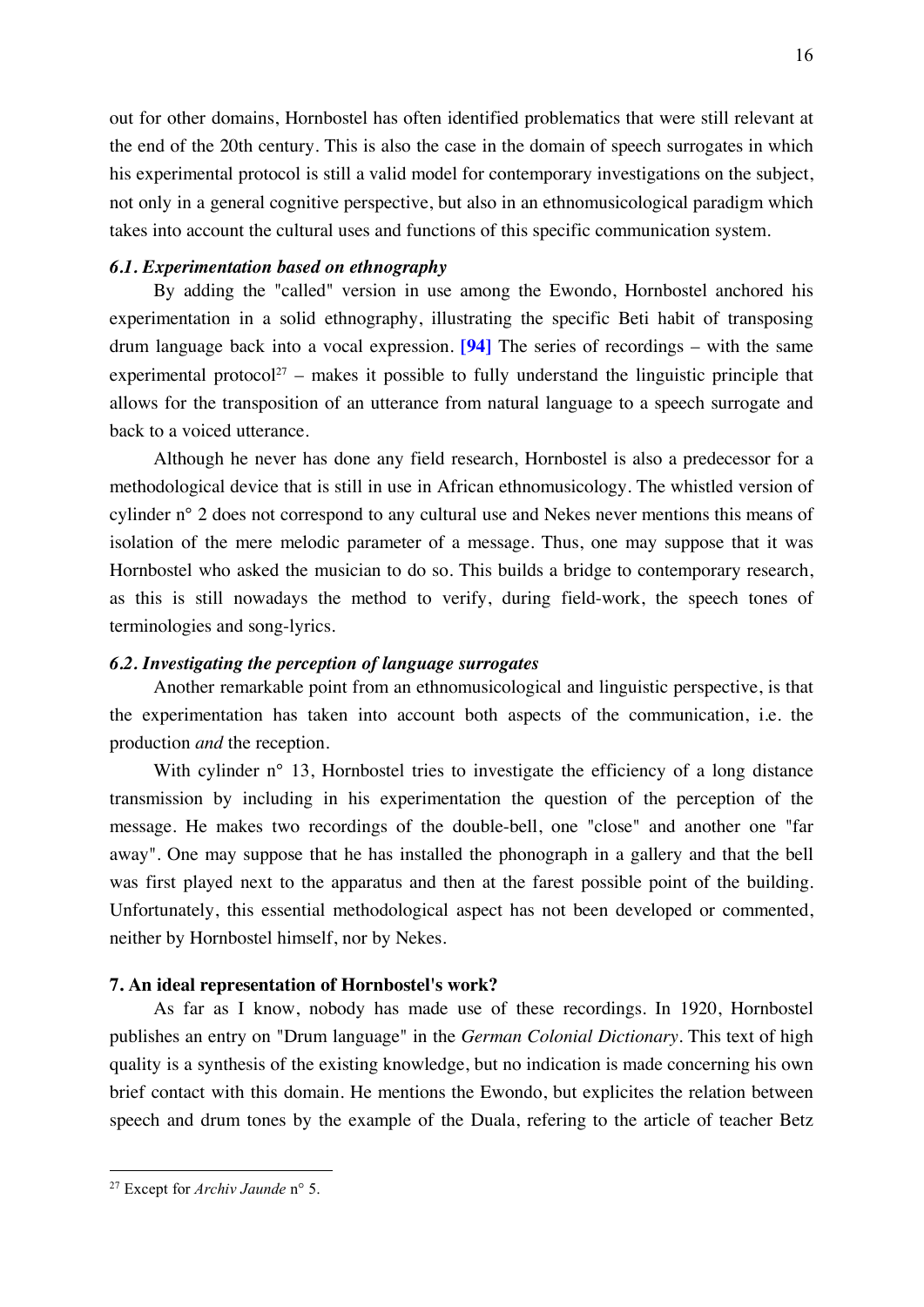(1898). This seems to be a final evidence for the hypothesis that Hornbostel did not consider these recordings as beeing part of his own research. Therefore, my present "fieldwork in the archives" is the first attempt to give a real sens to these recordings and to save them from anonymity.

Knowing about the whole range of scientific questions risen by **[95]** Hornbostel's recordings, the 21st century scholar that I am can only express her frustration that Hornbostel has not left more evidence for his reflections. And with his scientific background, wouldn't it be most astonishing if he had not built hypotheses about perception and cognitive processes of communication? My expectations are probably based on an ideal representation of Hornbostel's work. As Susanne Ziegler said (personal communication, march 6, 2012), the general perspective of the archive was primarily to "fill the gaps on the map of the world".

However, by placing his work at the intersection of ethnography, acoustics, and linguistics and by taking into account the reception of drummed messages, Hornbostel preceded most of the scholars who have investigated language surrogates even decades later. Only in 1976, the collaboration between Arom and Cloarec-Heiss explicites completely the cognitive premices of both aspects of the communicaton: encodation during the production and decodation during the reception. This crucial issue has already been foreshadowed in Hornbostel's recording protocol in 1909.

### **[96]**

#### **References**

- Abega, Séverin C., 1987, *L'esana chez les Beti*, Yaoundé, Editions Clé.
- Abraham, Otto & Erich M. von Hornbostel, 1904, Über die Bedeutung des Phonographen für die vergleichende Musikwissenschaft, *Zeitschrift für Ethnologie* 36, 222-236.
- Ames, David W., Edgar A. Gregersen & Thomas Neugebauer, 1971, Taaken Sāmāarii: A drum language of Hausa youth, *Africa* 41 (1), 12-31.
- Anonymous, 1912, Rundschau aus den Missionsstationen, *Der Stern von Afrika* 7, 205-210.
- Arom, Simha & France Cloarec-Heiss, 1976, Le langage tambouriné des Banda-Linda (RCA), *in* L. Bouquiaux (éd.), *Théories et méthodes en linguistique africaine*, Paris, Selaf, 113-169.
- Betz, R., 1898, Die Trommelsprache der Duala (Kamerun). *Mitteilungen aus den deutschen Schutzgebieten*, 1-86.
- Bourget, Anne-Laure, 2013, *La parole voilée, musiques de louange chez les Bwaba du Burkina Faso*, PhD, Tours, Université François-Rabelais.
- Cloarec-Heiss, France, 1997, "Langue naturelle, langage tambouriné : un encodage économique (banda-linda de Centrafrique)", *in* C. Fuchs et S. Robert (eds), *Diversité des langues et représentations cognitives*, Paris-Gap, OPRYS, 136-150.
- Eboué, Félix, 1935, La clef musicale des langages tambourinés et sifflé (Essai linguistique musicale), *Kongo-Overzee, Bulletin du Comité d'Etudes Historiques et Scientifiques de l'Afrique Occidentale Françaises* 18, 235-360.
- Essele Essele, Kisito, 2008, *"Bia bi awu". Mort et chants funéraires chez les Beti du Sud-Cameroun*, Master's Thesis, Strasbourg, Universite Marc-Bloch.
- Essono, Aloyse Kisito Patrice, 2013, *L'annonce de l'Évangile au Cameroun*, Paris, Karthala.
- Essono, Jean-Marie, 2000, *L'Ewondo. Langue bantu du Cameroun. Phonologie, Morphologie, Syntaxe*. Yaoundé, PUCAC/ACCT.
- Fürniss, Susanne & Gladys Guarisma, 2005, Des hauts et des bas : les tons dans les chantefables bafia, *in* E. Motte-Florac & G. Guarisma (eds), *Du terrain au cognitif.*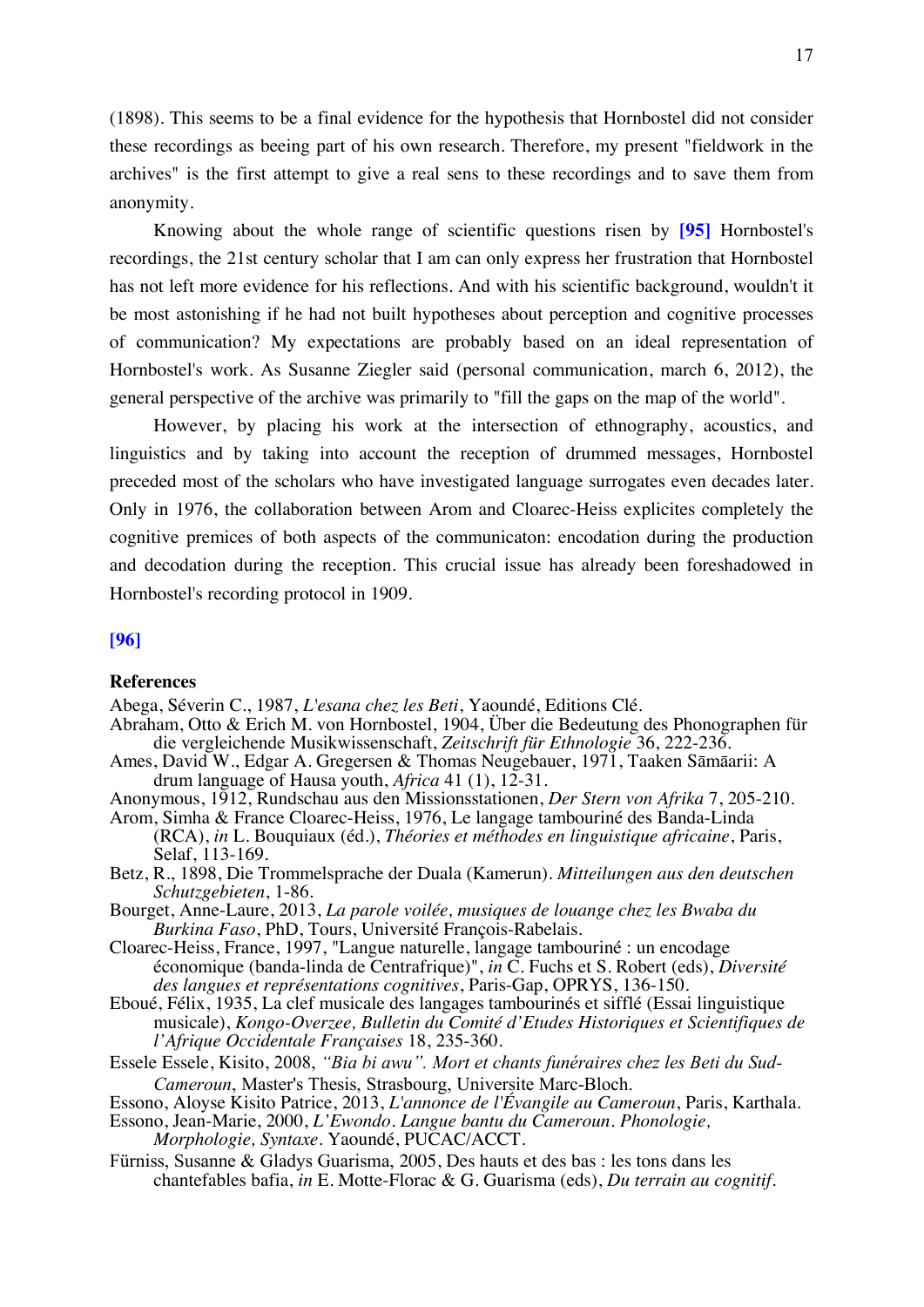*Linguistique, ethnolinguistique, ethnosciences. À Jacqueline M.C. Thomas*, Louvain-Paris-Dudley (MA), Peeters, 431-475.

- Grupe, Gerd, 1998, E. M. von Hornbostel und die Erforschung afrikanischer Musik aus der armchair-Perspektive, *in* S. Klotz (ed.), *"Vom tönenden Wirbel menschlichen Tuns". Erich M. von Hornbostel als Gestaltpsychologe, Archivar und Musikwissenschaftler*, Berlin, Schibri, 105-115.
- Harttmann, Herrmann, 1933, Die Trommelsprache, *Kamerun-Post* 10 (2), 15-16.
- Heepe, Martin, 1919 (ed.), *Jaunde-Texte von Karl Atangana und Paul Messi, nebst Experimentalphonetischer Untersuchungen über die Tonhöhen im Jaunde und einer Einführung in die Jaunde-Sprache*, Hamburg, Friederichsen.
- 1919/20, Die Trommelsprache der Jaunde in Kamerun, *Zeitschrift für Eingeborenensprachen* 10, 43-60.
- 1919/20 (ed.) Weitere Jaundetexte von Paul Messi. *Zeitschrift für Eingeborenensprachen* 10, 122-147.
- Heepe, Martin (unter Mitwirkung von P. H. Nekes), 1926, *Jaunde-Wörterbuch*, Hamburg, Friederichsen.
- Hornbostel, Erich M. v., 1909, Wanyamwezi-Gesänge, *Anthropos* 4, 781-800, 1033-1052.
- 1913, Musik, *in* G. Tessmann, *Die Pangwe*, Berlin, Wasmut, Vol. 2, 320-327.
- 1917, Gesänge aus Ruanda, *in* J. Czekanowski, *Forschungen im* **[97]** *Nil-Kongo- Zwischengebiet*, Saarbrücken, Fines Mundi, Vol. 1, 379-412.
- 
- 
- 1920, Trommelsprache, *Deutsches Kolonial-Lexikon*, Vol. 3, 536. 1928, African Negro Music, *Africa* 1 (1), 30-62. 1933, The ethnology of African sound-instruments. Comments on "Geist und Werden des Musikinstrumente" by C. Sachs, *Africa* 6, 129-157, 277-311.
- Kaden, Christian, 1986, Vorwort, *in* C. Kaden & E. Stockmann, *Erich Moritz von Hornbostel. Tonart und Ethos. Aufsätze zur Musikethnologie und Musikpsychologie*, Leipzig, Reclam, 21-39.
- Laburthe-Tolra, Philippe, 1999, *Vers la Lumière ? ou le Désir d'Ariel. A propos des Beti du Cameroun. Sociologie de la conversion*, Paris, Karthala.
- 1970, *Yaoundé d'après Zenker (1895)*, extract of the *Annales de la Faculté des Lettres et Sciences Humaines de Yaoundé* 2.
- Laburthe-Tolra, Philippe & Jean-Marie Essono, 2005, *L'ancien pays de Yaoundé*, Paris, Maisonneuve & Larose.
- Lacombe, Claire, 2013, *Pour une valorisation des archives de xylophones fang de 1907 à nos jours*, Master's Thesis, Nanterre, Univ. Paris Ouest.
- Luschan, Felix v., 1908 (3rd ed.), *Anleitung für ethnographische Beobachtungen und Sammlungen in Afrika und Oceanien*, Berlin, Königliches Museum für Völkerkunde.
- Maho, Jouni F., 2009, *NUGL Online. The online version of the New Updated Guthrie List, a referential classification of the Bantu languages*, version dated 2 june 2009.
- Meinhof, Carl, 1894, Die Geheimsprachen Afrikas, *Globus* 66, 117-119.
- Nagel, Moritz, 2014, The Duala Drum Language: What Do We Know from Early Germanophone Sources?, *in* N. Riva, *Klangbotschaften aus der Vergangenheit. Forschungen zu Aufnahmen aus dem Berliner Lautarchiv*, Aachen, Shaker Verlag, 119- 156.
- Ne Nkamu, Luyindula, 2011, *Mvovo mia ngoma ou Les Paroles du tambour ngoma chez les Manianga du Kongo, cas du Ngoma'a Ntunta*, Master's Thesis, Nanterre, Univ. Paris Ouest.
- Nekes, Hermann, 1911a, *Lehrbuch der Jaunde-Sprache*, Berlin, G. Reimer.
- 1911b, Die Bedeutung des musikalischen Tones in den Bantusprachen, *Anthropos* 6, 546- 574.
- 1911c, Ein Wiedersehen, *Der Stern von Afrika* 1911 (1), 22-28.
- 1912, Trommelsprache und Fernruf bei den Jaunde und Duala in Südkamerun, *Mitteilungen des Seminars für Orientalische Sprachen* 15 (3), 69-83.
- 1928, Zur Tonologie der Bantusprachen, *in* W. Koppers (ed.), *Festschrift P. W. Schmidt*, Wien, Mechitharisten-Congregations-Buchdruckerei, 80-92.
- Nketia Kwabena, Joseph H., 1963, *Drumming in Akan Communities of Ghana*, London, Nelson.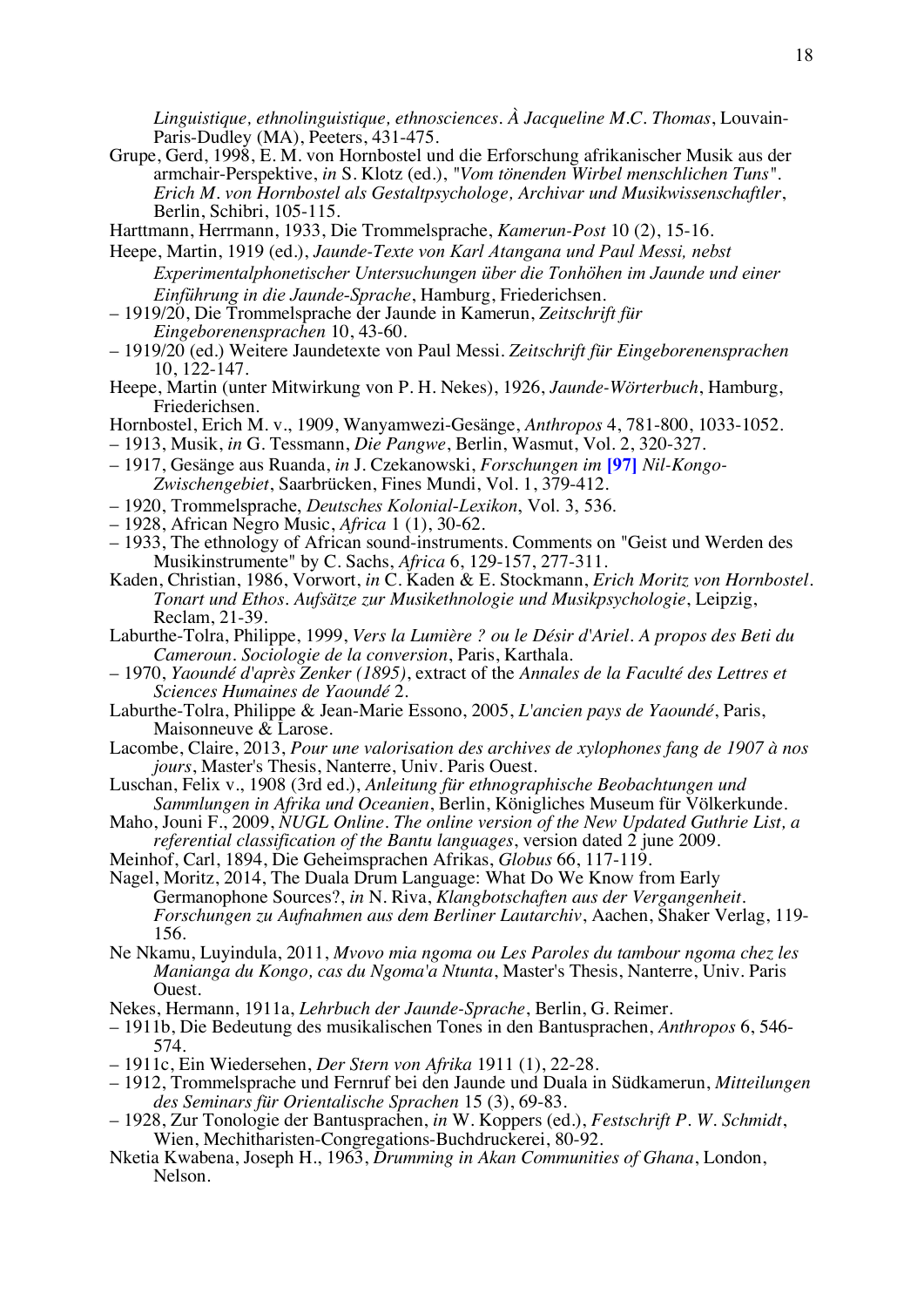Schmidt, Wilhelm, 1912, Einiges über afrikanische Tonsprachen. Im Anschluß an P. H. Nekes, P. S. M., Lehrbuch der Jaundesprache, *Anthropos* 7, 783-791.

- Sebeok, Thomas A. & Donna J. Umiker-Sebeok (eds), 1976, *Speech Surrogates: Drums and Whistle* **[98]** *Systems*, La Hague/Paris, Mouton.
- Skolaster, Hermann, 1910, Die Trommelsprache und der Fernruf, in *Kulturbilder aus Kamerun*, Limburg, VKP, 106-108.
- Tessmann, Günther, 1913, *Die Pangwe*, Berlin, Wasmut.
- Thilenius, Georg, Carl Meinhof & Wilhelm Heinitz, 1916, Die Trommelsprache in Afrika und in der Südsee, *Vox* 4/5, 179-208.
- Tronje von Hagen, Gunther, 1914, *Lehrbuch der Bulu-Sprache*, Hamburg, Radetzki.
- Worms, Ernest A., 1953, H. Nekes' and E. A. Worms' Australian Languages, *Anthropos* 48, 956-970.
- Zemp, Hugo, 2004, Paroles de balafon, *L'homme,* 171-172, 213-233.
- Zenker, Georg, 1895, Yaunde, *Mittheilungen von Forschungsreisenden und Gelehrten aus den Deutschen Schutzgebieten* 8, 35-70.
- Ziegler, Susanne, 1998, Erich M. von Hornbostel und das Berliner Phonogramm-Archiv, *in* S. Klotz (ed.), *"Vom tönenden Wirbel menschlichen Tuns". Erich M. von Hornbostel als Gestaltpsychologe, Archivar und Musikwissenschaftler*, Berlin, Schibri, 146-168.
- 2005, "'Musikproben von allen Völkern der Erde'. Das Berliner Phonogramm-Archiv", *in* U. van der Heyden & J. Zeller (eds), *"...Macht und Anteil an der Weltherrschaft". Berlin und der deutsche Kolonialismus*, Berlin, Unrast, 197-201.
- 2006, *Die Wachszylinder des Berliner Phonogramm-Archivs*, Berlin, Ethnologisches Museum, Staatliche Museen zu Berlin, Stiftung Preußischer Kulturbesitz.

# **Appendix**

#### **Archiv Jaunde (Ziegler 2006, CD-Rom, Translation by S. Fürniss)**

#### **Typewritten: Jaunde-Phonogrammes, recorded in the Berlin Phonogramm-Archiv.** Josef Ayisi, Ewondo (Jaunde) Clan Edzo about. 15-16, in Europe since july 1909. 3 years of missionary school in Jaunde, can read and write German, and sing European songs. [handwritten addition: plays Harmonica with keys]  $\mathcal{L}=\mathcal{L}^{\mathcal{L}}$ 1) Lullaby a) two sung stanzas. b) spoken. c) last stanza sung. 2) Drum language. "She gave birth to a child male" a) drummed (several times) b) spoken. c) called (sung) d) whistled. **[99]** 3) Drum language. Text: Basin wo a zïzï They hate you without a reason 3 times the "ndan", drum name of the called person. man kal Ambase Menie Tû Child of Menie Tû's sister Genealogy of the called person. Ongaki wog a dze Why don't you want to obey? 2 or 3 times "ndan" of the calling person. mod akade wo nâ mengel a man dulu kokoe kokoe The man says to you that I am still on my way, no, no. 4) Dance rhythms on the wooden drum a) b) *idem* silences are beaten (with the left hand) on the not sounding